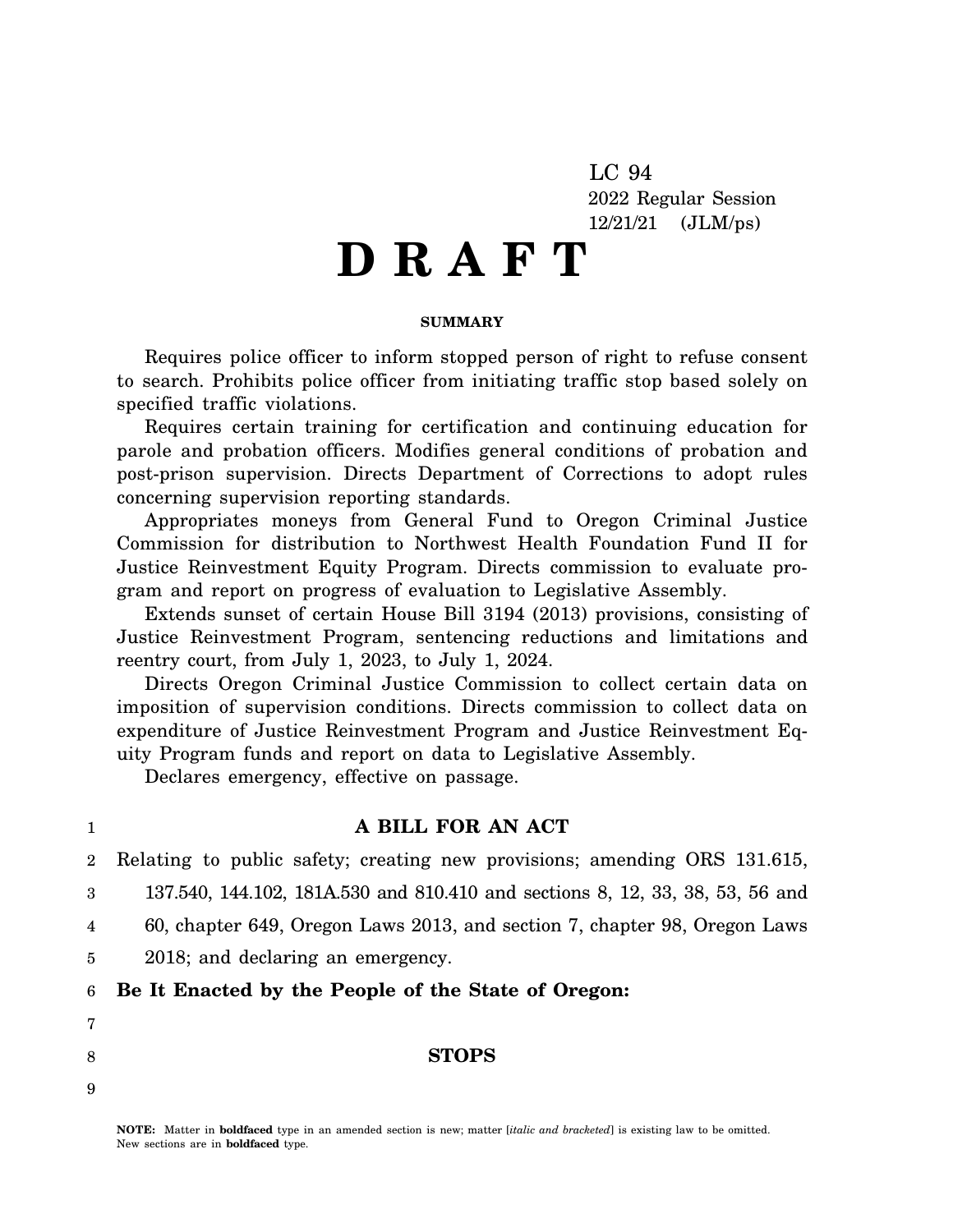1 **SECTION 1.** ORS 131.615 is amended to read:

2 3 4 5 131.615. (1) A peace officer who reasonably suspects that a person has committed or is about to commit a crime may stop the person and, after informing the person that the peace officer is a peace officer, make a reasonable inquiry.

6 7 (2) The detention and inquiry shall be conducted in the vicinity of the stop and for no longer than a reasonable time.

8 (3) The inquiry shall be considered reasonable if it is limited to:

9 (a) The immediate circumstances that aroused the officer's suspicion;

10 11 (b) Other circumstances arising during the course of the detention and inquiry that give rise to a reasonable suspicion of criminal activity; and

12 13 (c) Ensuring the safety of the officer, the person stopped or other persons present, including an inquiry regarding the presence of weapons.

14 15 16 17 18 (4)**(a)** The inquiry may include a request for consent to search in relation to the circumstances specified in subsection (3) of this section or to search for items of evidence otherwise subject to search or seizure under ORS 133.535 **only if the officer first informs the person that the person has the right to refuse the request.**

19 20 21 **(b) An officer who obtains consent to search under this subsection shall ensure that there is a written, video or audio record that the person gave informed and voluntary consent to search**.

22 23 24 (5) A peace officer making a stop may use the degree of force reasonably necessary to make the stop and ensure the safety of the peace officer, the person stopped or other persons who are present.

25 **SECTION 2.** ORS 810.410 is amended to read:

26 27 28 29 810.410. (1) A police officer may arrest or issue a citation to a person for a traffic crime at any place within or outside the jurisdictional authority of the governmental unit by which the police officer is authorized to act as provided by ORS 133.235 and 133.310.

30 31 (2) A police officer may issue a citation to a person for a traffic violation at any place within or outside the jurisdictional authority of the govern-

[2]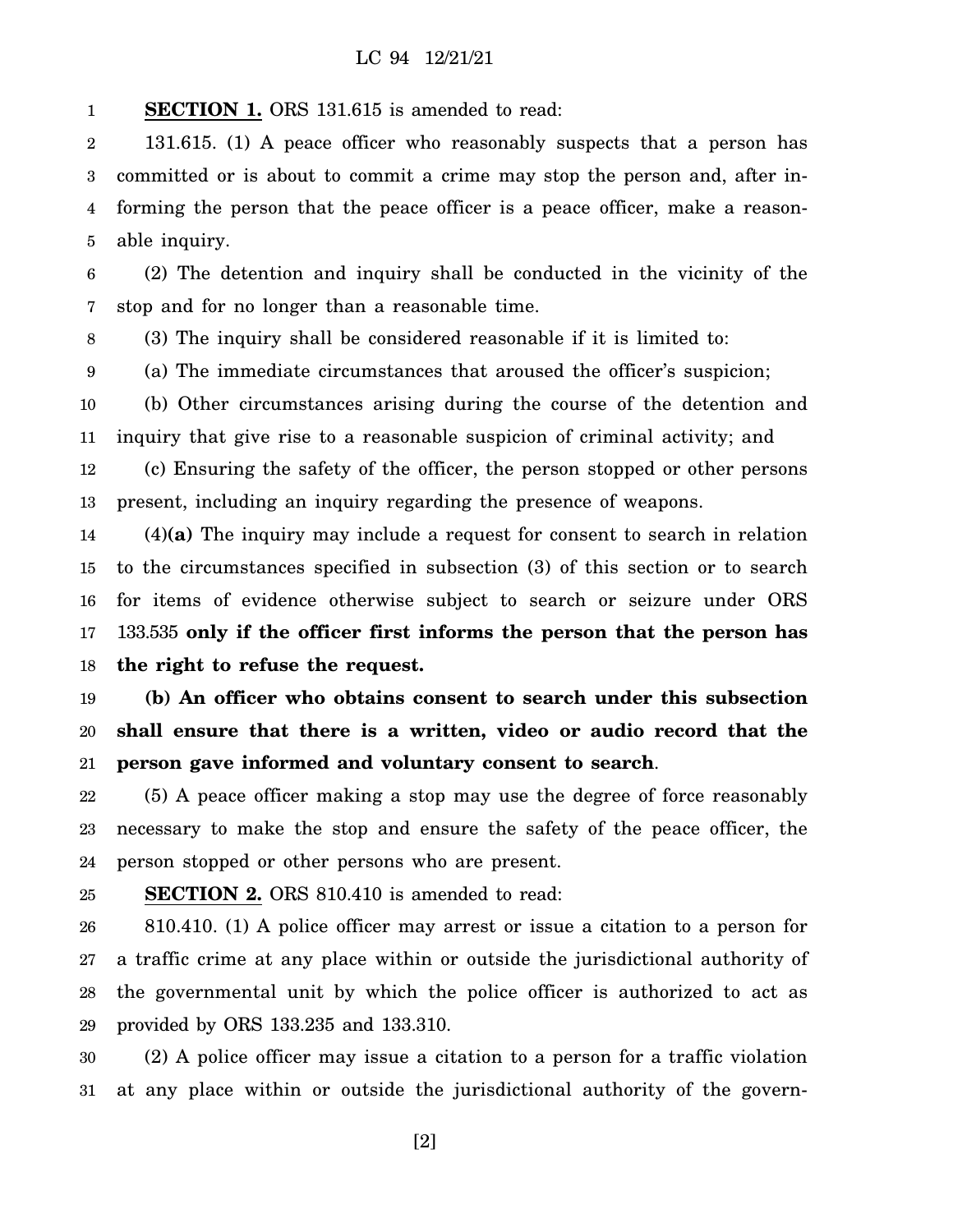1 mental unit by which the police officer is authorized to act:

2 3 (a) When the traffic violation is committed in the police officer's presence; or

4 5 6 (b) When the police officer has probable cause to believe an offense has occurred based on a description of the vehicle or other information received from a police officer who observed the traffic violation.

7 (3) A police officer:

8 (a) [*Shall*] **May** not arrest a person for a traffic violation.

9 10 11 (b) May stop and detain a person for a traffic violation for the purposes of investigation reasonably related to the traffic violation, identification and issuance of citation.

12 13 14 (c) May make an inquiry into circumstances arising during the course of a detention and investigation under paragraph (b) of this subsection that give rise to a reasonable suspicion of criminal activity.

15 16 17 (d) May make an inquiry to ensure the safety of the officer, the person stopped or other persons present, including an inquiry regarding the presence of weapons.

18 19 20 21 22 23 24 (e) May request consent to search in relation to the circumstances referred to in paragraph (c) of this subsection or to search for items of evidence otherwise subject to search or seizure under ORS 133.535[*.*]**, only if the officer first informs the person that the person has the right to refuse the request. If consent is obtained, the officer shall ensure that there is a written, video or audio record that the person gave informed and voluntary consent to search.**

25 26 27 (f) May use the degree of force reasonably necessary to make the stop and ensure the safety of the police officer, the person stopped or other persons present.

28 29 30 31 (g) May make an arrest of a person as authorized by ORS 133.310 (2) if the person is stopped and detained pursuant to the authority of this section. (4) When a police officer at the scene of a traffic accident has reasonable grounds, based upon the police officer's personal investigation, to believe

[3]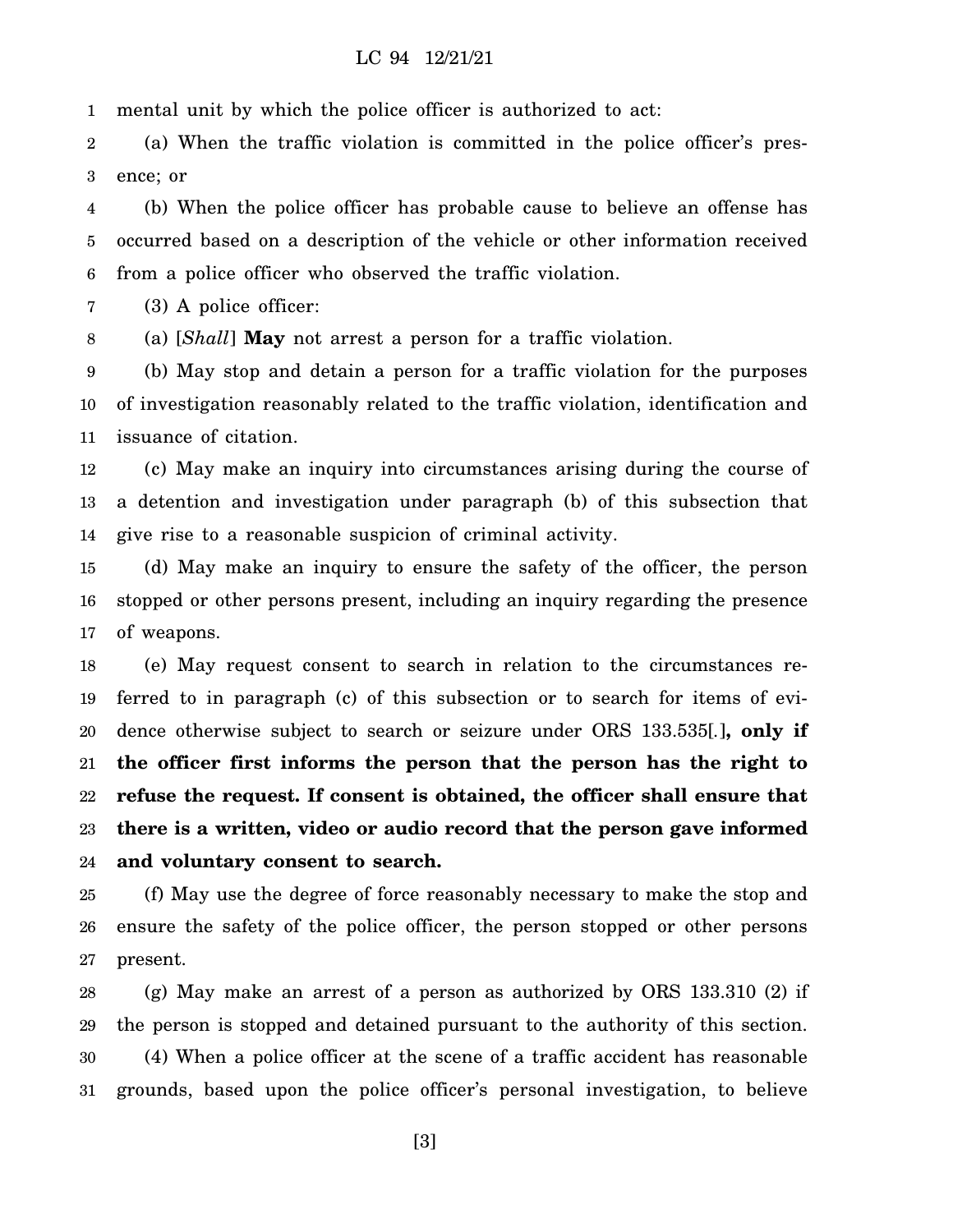1 2 3 4 that a person involved in the accident has committed a traffic offense in connection with the accident, the police officer may issue to the person a citation for that offense. The authority under this subsection is in addition to any other authority to issue a citation for a traffic offense.

5 6 7 **SECTION 3. The amendments to ORS 131.615 and 810.410 by sections 1 and 2 of this 2022 Act apply to stops and searches occurring on or after the operative date specified in section 4 of this 2022 Act.**

8 9 **SECTION 4. The amendments to ORS 131.615 and 810.410 by sections 1 and 2 of this 2022 Act become operative on January 1, 2023.**

10 11 **SECTION 5. Section 6 of this 2022 Act is added to and made a part of the Oregon Vehicle Code.**

12 13 14 15 16 **SECTION 6. (1) Notwithstanding ORS 810.410, a police officer may not initiate a traffic violation stop for unlawful use or failure to use lights under ORS 811.520 or operation without required lighting equipment under ORS 816.330 if the offense is based on the following circumstances:**

17 18 **(a) A headlight that is not in compliance with ORS 816.050 or 816.320, and the vehicle has a headlight that is in compliance;**

19 20 **(b) A taillight that is not in compliance with ORS 816.080 or 816.320, and the vehicle has a taillight that is in compliance;**

21 22 **(c) A brake light that is not in compliance with ORS 816.100 or 816.320, and the vehicle has a brake light that is in compliance;**

23 24 **(d) A taillight that does not emit red light as required by ORS 816.080 (2); or**

25 26 **(e) A registration plate light that is not in compliance with ORS 816.090 or 816.320.**

27 28 29 30 31 **(2) A police officer may issue a citation for unlawful use or failure to use lights under ORS 811.520 or operation without required lighting equipment under ORS 816.330 based on circumstances described in subsection (1) of this section only if the police officer has already stopped and detained the driver operating the motor vehicle for a**

[4]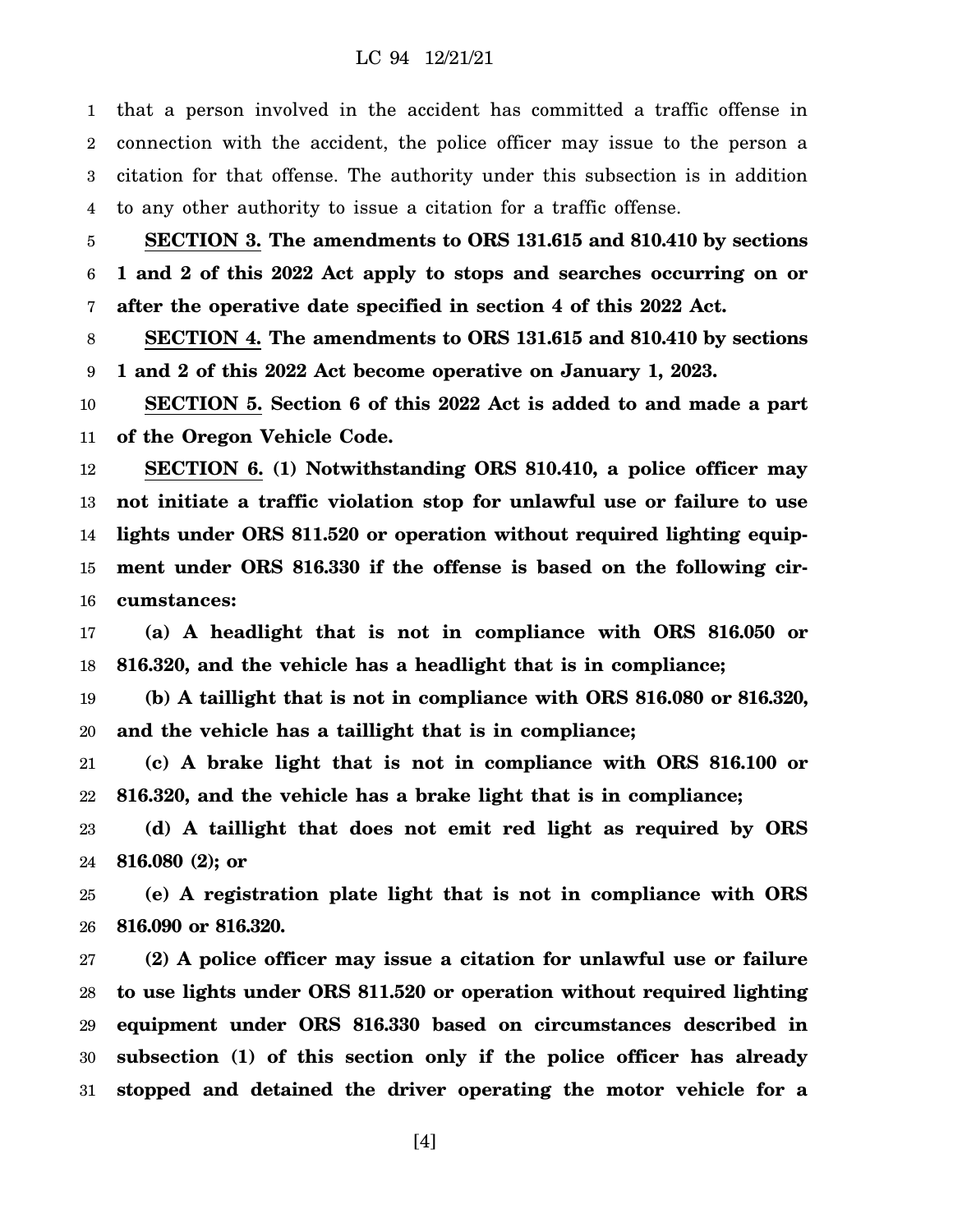1 **separate traffic violation or other offense.**

2 3 4 **SECTION 7. Section 6 of this 2022 Act applies to conduct alleged to constitute an offense occurring on or after the operative date specified in section 8 of this 2022 Act.**

5 6 **SECTION 8. Section 6 of this 2022 Act becomes operative on January 1, 2023.**

- 7
- 8

9

#### **COMMUNITY CORRECTIONS**

10 **SECTION 9.** ORS 181A.530 is amended to read:

11 12 13 14 15 16 181A.530. (1) Except for a person who has requested and obtained an extension from the Department of Public Safety Standards and Training pursuant to subsection (2) of this section, a person may not be employed as a parole and probation officer for more than 18 months unless the person is a citizen of the United States or a nonimmigrant legally admitted to the United States under a Compact of Free Association, and:

17 18 19 20 (a) The person has been certified as being qualified as a parole and probation officer under provisions of ORS 181A.355 to 181A.689 and the certification has not lapsed or been revoked pursuant to ORS 181A.630, 181A.640 and 181A.650 (1) and not reissued under ORS 181A.650 (2); or

21 22 (b) The person is exempted from the certification requirement under ORS 181A.420 (1) and (2).

23 24 25 26 27 28 29 30 (2) The department, upon the facts contained in an affidavit accompanying the request for an extension, may find good cause for failure to obtain certification within the time period described in subsection (1) of this section. If the department finds that there is good cause for failure to timely obtain certification, the department may extend for up to one year the period that a person may serve as a parole and probation officer without certification. The grant or denial of an extension is within the sole discretion of the department.

31 **(3) The initial training required for certification as a parole and**

[5]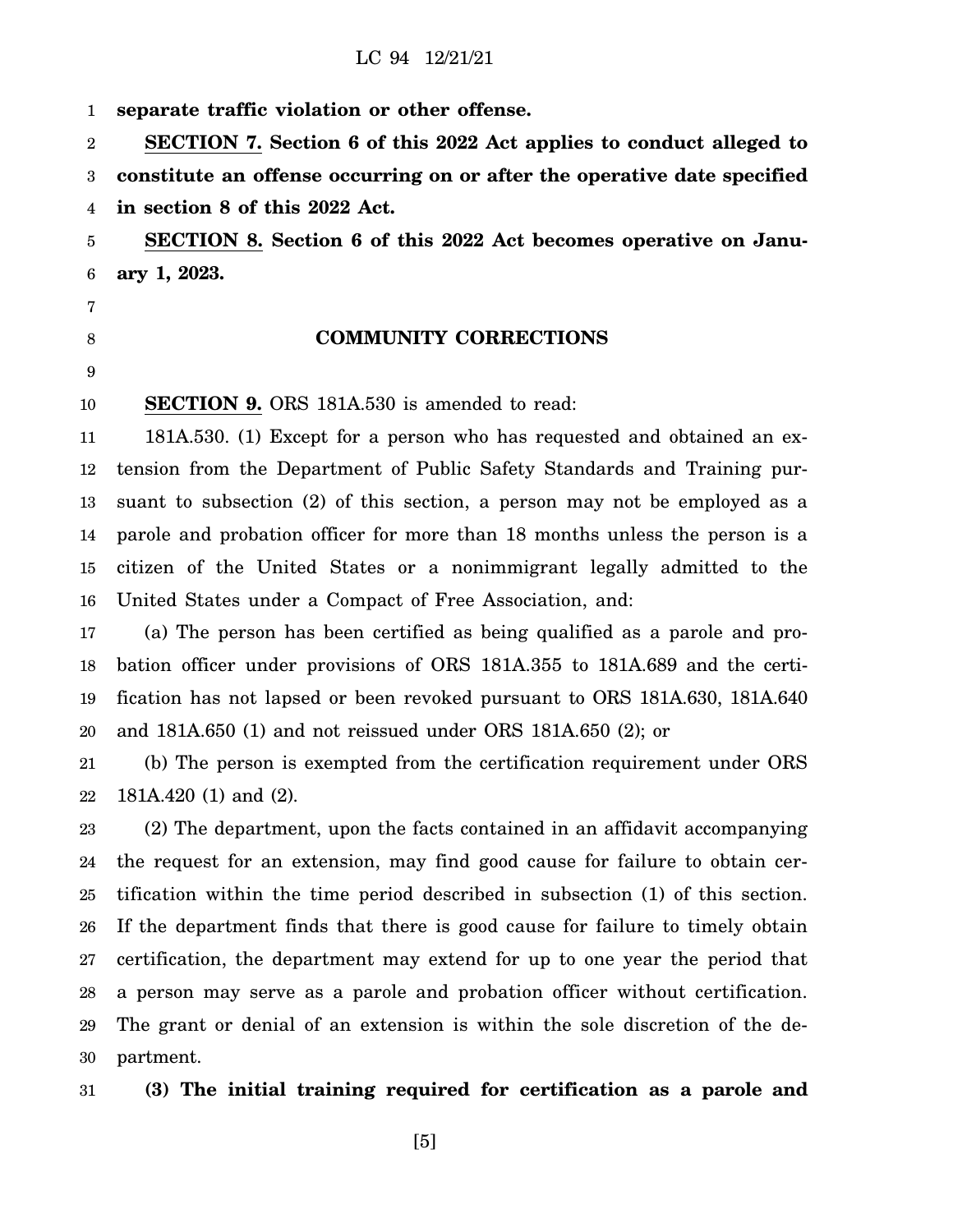1 2 3 **probation officer, and any mandatory training to maintain certification, must include training in providing trauma-informed care, culturally specific services and de-escalation techniques.**

4 5 6 7 8 9 10 [*(3)*] **(4)** The certification of a parole and probation officer shall lapse upon the passage of more than three consecutive months during which period the officer is not employed as a parole and probation officer, unless the officer is on leave from a law enforcement unit. Upon reemployment as a parole and probation officer, the person whose certification has lapsed may apply for certification in the manner provided in ORS 181A.355 to 181A.689. [*(4)*] **(5)** In order to maintain certification, a parole and probation officer

11 12 13 who is employed part-time must complete annually at least 20 hours of continuing education approved by the Department of Public Safety Standards and Training.

14 15 16 17 [*(5)*] **(6)** The requirement of citizenship imposed under subsection (1) of this section does not apply to a person employed as a parole and probation officer on September 27, 1987, who continues to serve as a parole and probation officer.

#### 18 **SECTION 10.** ORS 137.540 is amended to read:

19 20 21 137.540. (1) The court may sentence the defendant to probation subject to the following general conditions unless specifically deleted by the court. The probationer shall:

22 (a) Pay fines, restitution or other fees ordered by the court.

23 24 [*(b) Not use or possess controlled substances except pursuant to a medical prescription.*]

25 26 27 28 [*(c)*] **(b)** Submit to testing for controlled substance, cannabis or alcohol use if the probationer has a history of substance abuse or if there is a reasonable suspicion that the probationer has illegally used controlled substances.

29 30 31 [*(d)*] **(c)** Participate in a substance abuse evaluation as directed by the supervising officer and follow the recommendations of the evaluator if there are reasonable grounds to believe there is a history of substance abuse.

[6]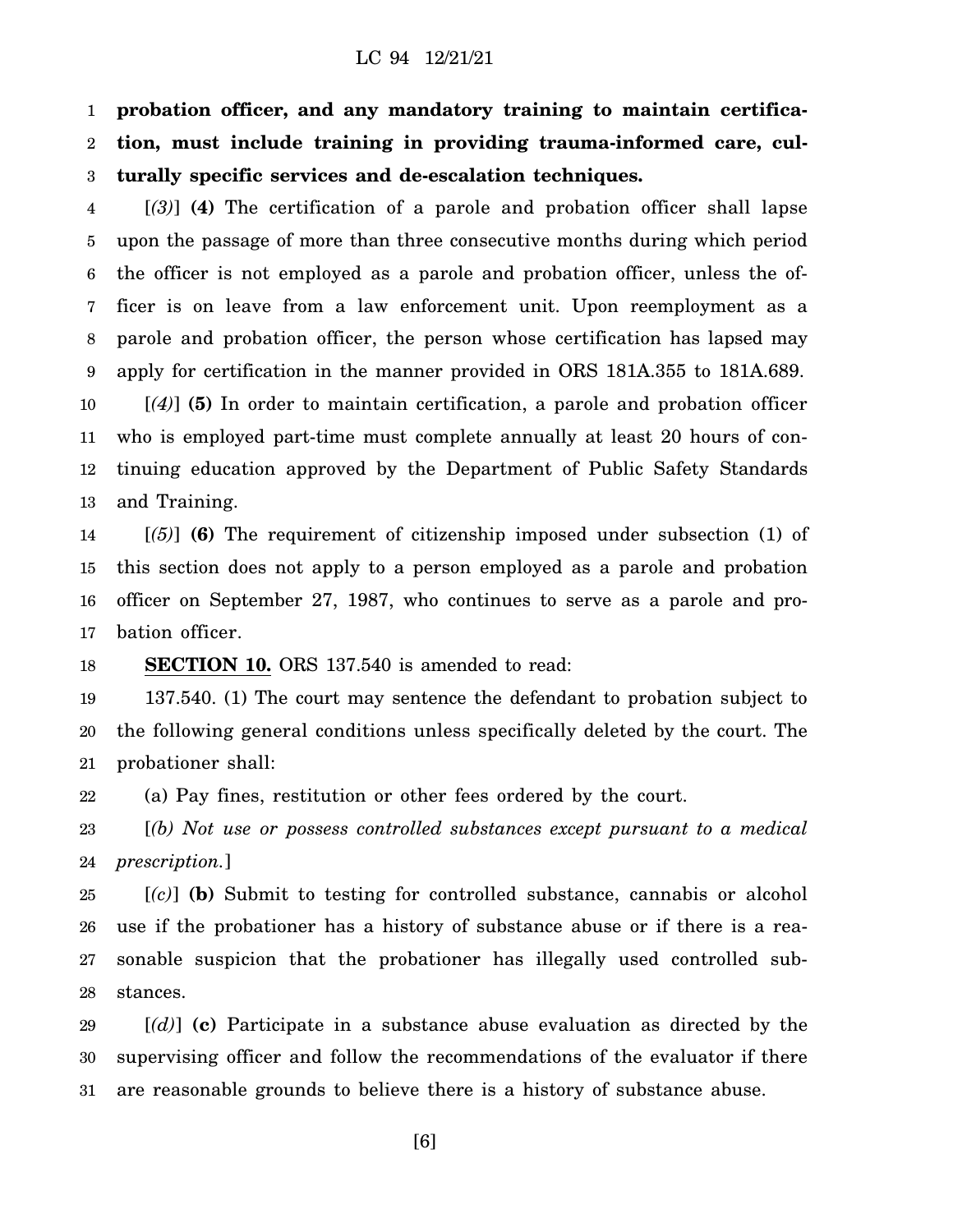1 2 3 [*(e)*] **(d)** Remain in the State of Oregon until written permission to leave is granted by the Department of Corrections or a county community corrections agency.

4 5 6 7 [*(f) If physically able, find and maintain gainful full-time employment, approved schooling, or a full-time combination of both. Any waiver of this requirement must be based on a finding by the court stating the reasons for the waiver.*]

8 9 10 11 [*(g)*] **(e)** [*Change neither employment nor*] **Not change** residence without prior permission from the Department of Corrections or a county community corrections agency **and inform the parole and probation officer of any change in employment**.

12 13 14 15 [*(h)*] **(f)** Permit the parole and probation officer to visit the probationer or the probationer's work site or residence and to conduct a walk-through of the common areas and of the rooms in the residence occupied by or under the control of the probationer.

16 17 18 19 20 21 [*(i)*] **(g)** Consent to the search of person, vehicle or premises upon the request of a representative of the supervising officer if the supervising officer has reasonable grounds to believe that evidence of a violation will be found, and submit to fingerprinting or photographing, or both, when requested by the Department of Corrections or a county community corrections agency for supervision purposes.

22 23 [*(j)*] **(h)** Obey all laws, municipal, county, state and federal**, and in circumstances in which state and federal law conflict, obey state law**.

24 25 [*(k)*] **(i)** Promptly and truthfully answer all reasonable inquiries by the Department of Corrections or a county community corrections agency.

26  $[(L)]$  (j) Not possess weapons, firearms or dangerous animals.

27 28 [*(m)*] **(k)** Report as required and abide by the direction of the supervising officer.

29 30 31 [*(n)*] **(L)** If recommended by the supervising officer, successfully complete a sex offender treatment program approved by the supervising officer and submit to polygraph examinations at the direction of the supervising officer

[7]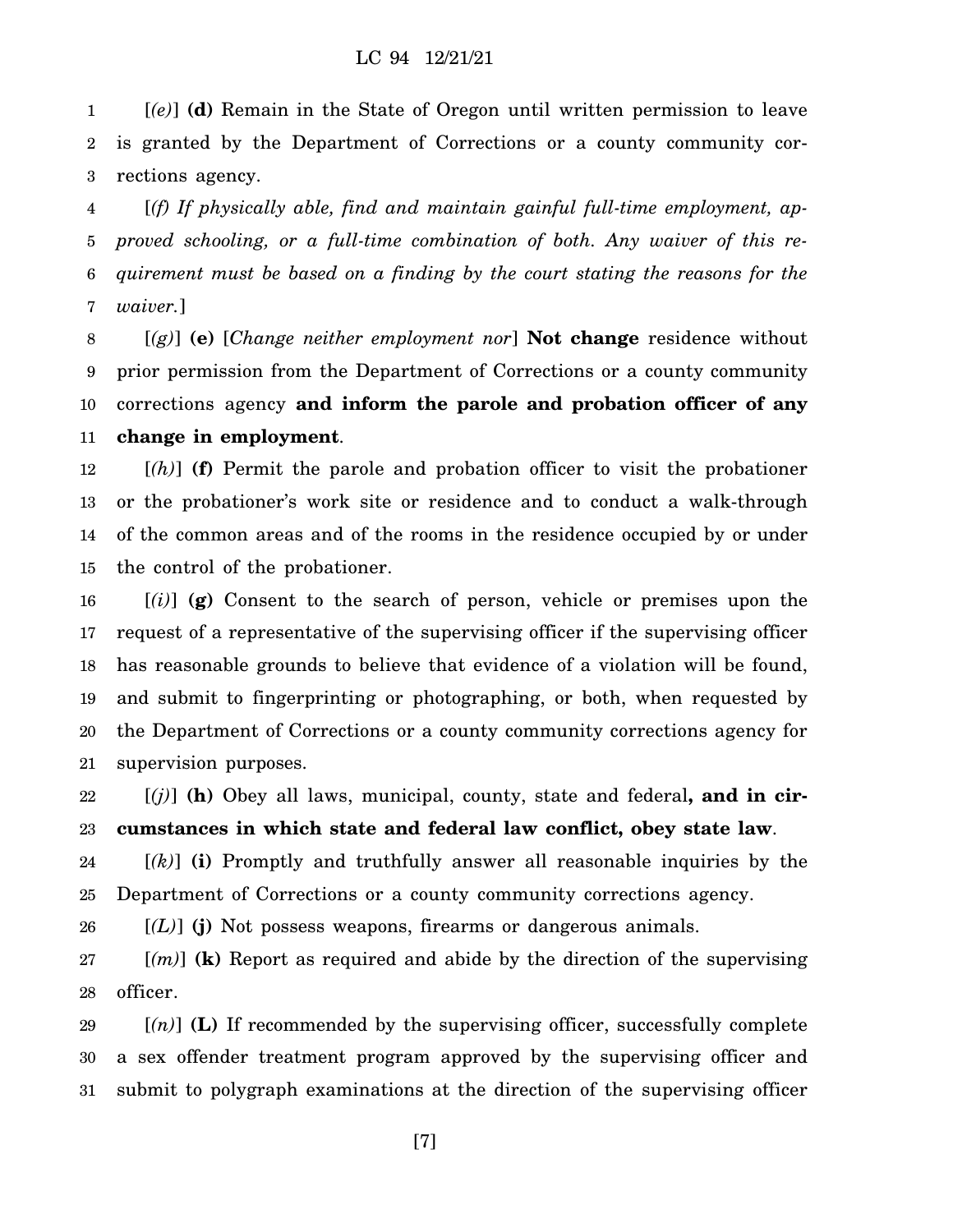1 if the probationer:

2 (A) Is under supervision for a sex offense under ORS 163.305 to 163.467;

3 4 (B) Was previously convicted of a sex offense under ORS 163.305 to 163.467; or

5 6 7 (C) Was previously convicted in another jurisdiction of an offense that would constitute a sex offense under ORS 163.305 to 163.467 if committed in this state.

8 9 [*(o)*] **(m)** Participate in a mental health evaluation as directed by the supervising officer and follow the recommendation of the evaluator.

10 11 12  $[(p)]$  (n) If required to report as a sex offender under ORS 163A.015, report with the Department of State Police, a city police department, a county sheriff's office or the supervising agency:

13 (A) When supervision begins;

14 (B) Within 10 days of a change in residence;

15 (C) Once each year within 10 days of the probationer's date of birth;

16 17 (D) Within 10 days of the first day the person works at, carries on a vocation at or attends an institution of higher education; and

18 19 (E) Within 10 days of a change in work, vocation or attendance status at an institution of higher education.

20 21 22  $[(q)]$  (o) Submit to a risk and needs assessment as directed by the supervising officer and follow reasonable recommendations resulting from the assessment.

23 24 25 26 27 (2) In addition to the general conditions, the court may impose any special conditions of probation that are reasonably related to the crime of conviction or the needs of the probationer for the protection of the public or reformation of the probationer, or both, including, but not limited to, that the probationer shall:

28 29 30 31 (a) For crimes committed prior to November 1, 1989, and misdemeanors committed on or after November 1, 1989, be confined to the county jail or be restricted to the probationer's own residence or to the premises thereof, or be subject to any combination of such confinement and restriction, such

[8]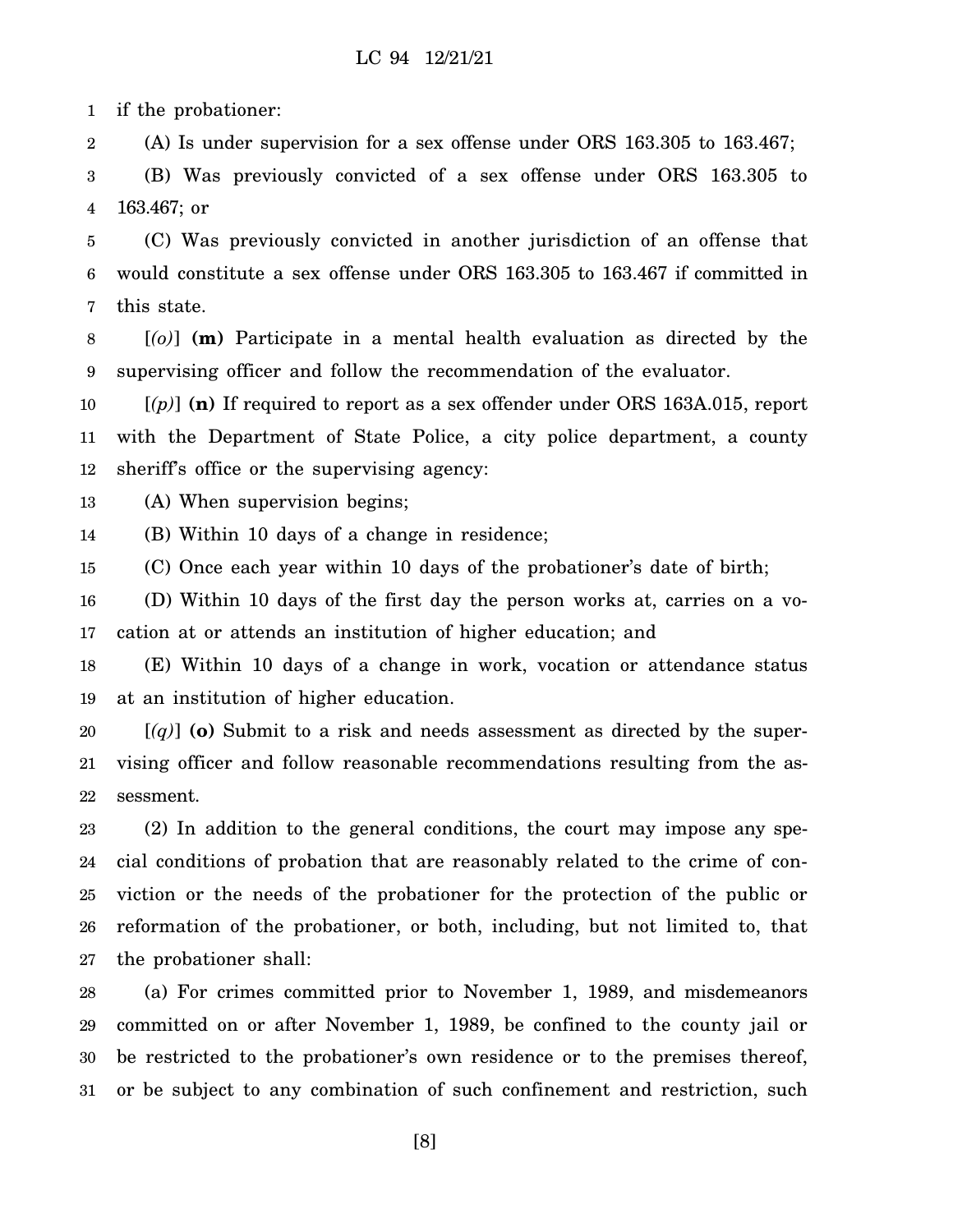1 2 3 4 confinement or restriction or combination thereof to be for a period not to exceed one year or one-half of the maximum period of confinement that could be imposed for the offense for which the defendant is convicted, whichever is the lesser.

5 (b) For felonies committed on or after November 1, 1989:

6 7 8 (A) Be confined in the county jail, or be subject to other custodial sanctions under community supervision, or both, as provided by rules of the Oregon Criminal Justice Commission; and

9 10 (B) Comply with any special conditions of probation that are imposed by the supervising officer in accordance with subsection (9) of this section.

11 12 13 (c) For crimes committed on or after December 5, 1996, sell any assets of the probationer as specifically ordered by the court in order to pay restitution.

14 15 16 17 18 (d) For crimes constituting delivery of a controlled substance, as those terms are defined in ORS 475.005, or for telephonic harassment under ORS 166.090, or for crimes involving domestic violence, as defined in ORS 135.230, be prohibited from using Internet websites that provide anonymous text message services.

#### 19 20 **(e) Not use or possess controlled substances except pursuant to a medical prescription.**

21 22 23 24 (3)(a) If a person is released on probation following conviction of stalking under ORS 163.732 (2)(b) or violating a court's stalking protective order under ORS 163.750 (2)(b), the court may include as a special condition of the person's probation reasonable residency restrictions.

25 26 27 28 29 30 (b) If the court imposes the special condition of probation described in this subsection and if at any time during the period of probation the victim moves to a location that causes the probationer to be in violation of the special condition of probation, the court may not require the probationer to change the probationer's residence in order to comply with the special condition of probation.

31 (4) When a person who is a sex offender is released on probation, the

[9]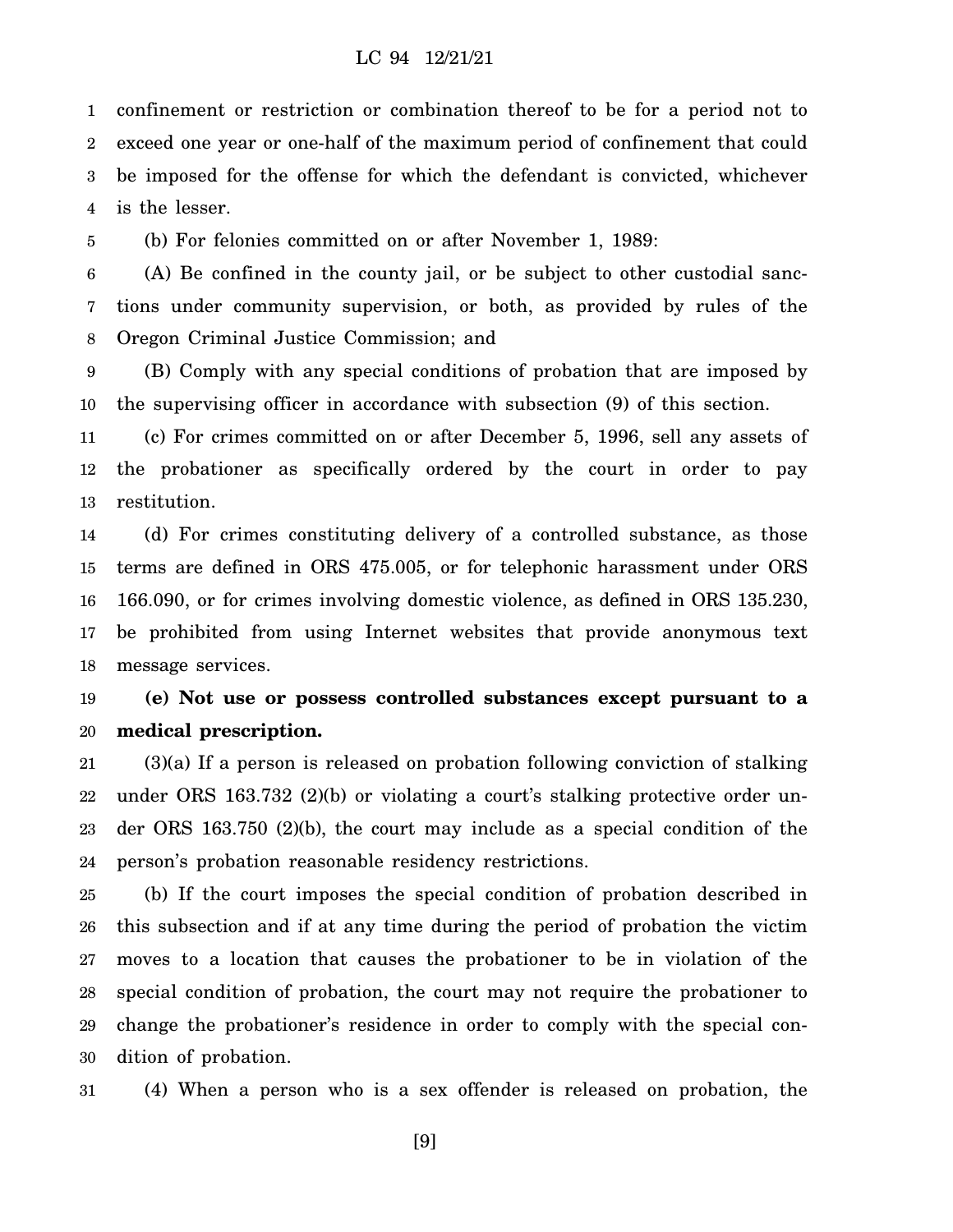1 2 3 4 5 6 7 8 9 10 11 12 13 court shall impose as a special condition of probation that the person not reside in any dwelling in which another sex offender who is on probation, parole or post-prison supervision resides, without the approval of the person's supervising parole and probation officer, or in which more than one other sex offender who is on probation, parole or post-prison supervision resides, without the approval of the director of the probation agency that is supervising the person or of the county manager of the Department of Corrections, or a designee of the director or manager. As soon as practicable, the supervising parole and probation officer of a person subject to the requirements of this subsection shall review the person's living arrangement with the person's sex offender treatment provider to ensure that the arrangement supports the goals of offender rehabilitation and community safety. As used in this subsection:

14 (a) "Dwelling" has the meaning given that term in ORS 469B.100.

15 16 (b) "Dwelling" does not include a residential treatment facility or a halfway house.

17 18 19 (c) "Halfway house" means a publicly or privately operated profit or nonprofit residential facility that provides rehabilitative care and treatment for sex offenders.

20 (d) "Sex offender" has the meaning given that term in ORS 163A.005.

21 22 23 24 25  $(5)(a)$  If the person is released on probation following conviction of a sex crime, as defined in ORS 163A.005, or an assault, as defined in ORS 163.175 or 163.185, and the victim was under 18 years of age, the court, if requested by the victim, shall include as a special condition of the person's probation that the person not reside within three miles of the victim unless:

26 27 (A) The victim resides in a county having a population of less than 130,000 and the person is required to reside in that county;

28 29 30 (B) The person demonstrates to the court by a preponderance of the evidence that no mental intimidation or pressure was brought to bear during the commission of the crime;

31 (C) The person demonstrates to the court by a preponderance of the evi-

[10]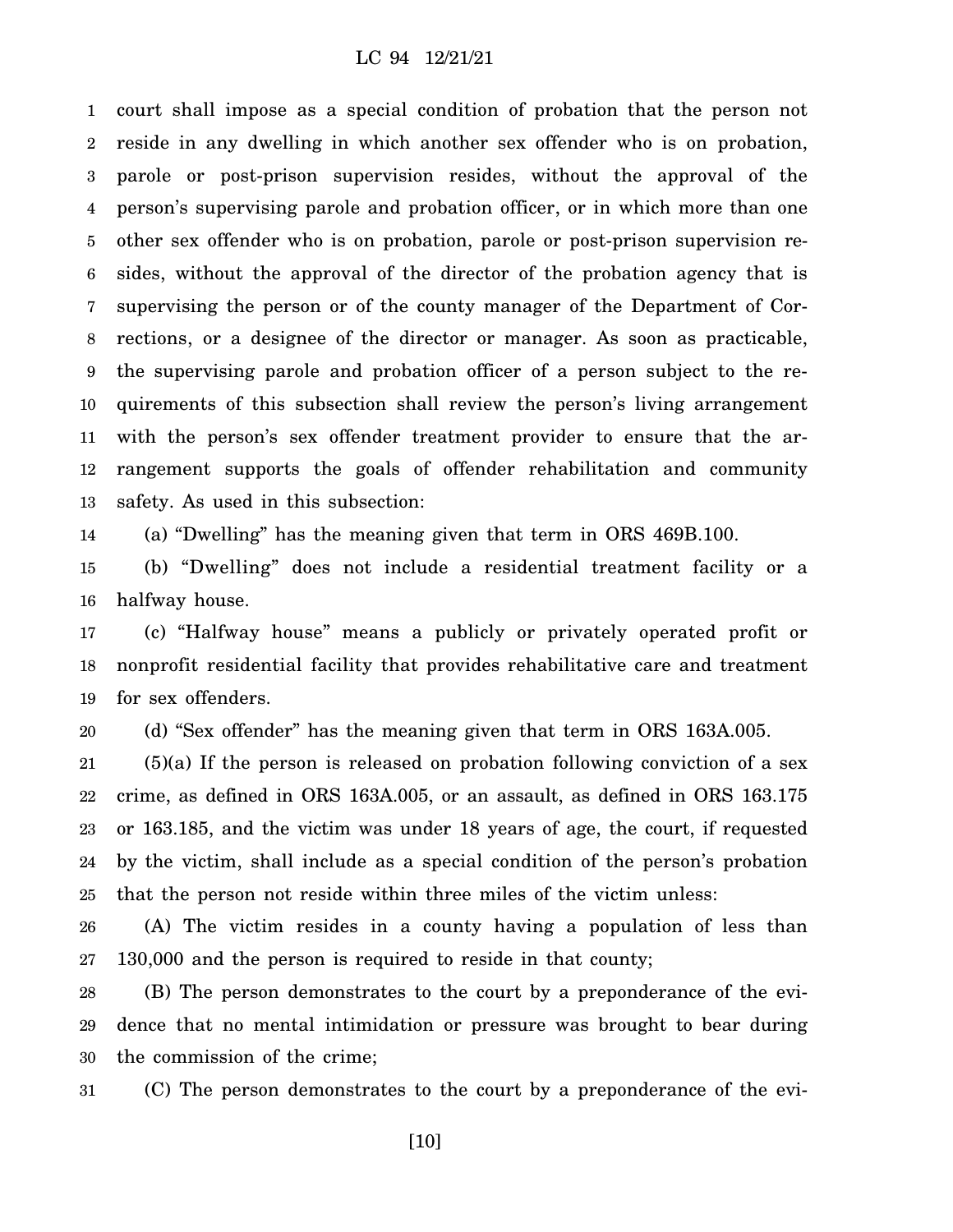1 2 3 dence that imposition of the condition will deprive the person of a residence that would be materially significant in aiding in the rehabilitation of the person or in the success of the probation; or

4 5 6 7 (D) The person resides in a halfway house. As used in this subparagraph, "halfway house" means a publicly or privately operated profit or nonprofit residential facility that provides rehabilitative care and treatment for sex offenders.

8 9 10 (b) A victim may request imposition of the special condition of probation described in this subsection at the time of sentencing in person or through the prosecuting attorney.

11 12 13 14 15 (c) If the court imposes the special condition of probation described in this subsection and if at any time during the period of probation the victim moves to within three miles of the probationer's residence, the court may not require the probationer to change the probationer's residence in order to comply with the special condition of probation.

16 17 18 19 20 21 (6) When a person who is a sex offender, as defined in ORS 163A.005, is released on probation, the Department of Corrections or the county community corrections agency, whichever is appropriate, shall notify the city police department, if the person is going to reside within a city, and the county sheriff's office of the county in which the person is going to reside of the person's release and the conditions of the person's release.

22 23 24 25 (7) Failure to abide by all general and special conditions of probation may result in arrest, modification of conditions, revocation of probation or imposition of structured, intermediate sanctions in accordance with rules adopted under ORS 137.595.

26 (8) The court may order that probation be supervised by the court.

27 (9)(a) The court may at any time modify the conditions of probation.

28 29 30 31 (b) When the court orders a defendant placed under the supervision of the Department of Corrections or a community corrections agency, the supervising officer may file with the court a proposed modification to the special conditions of probation. The supervising officer shall provide a copy of the

[11]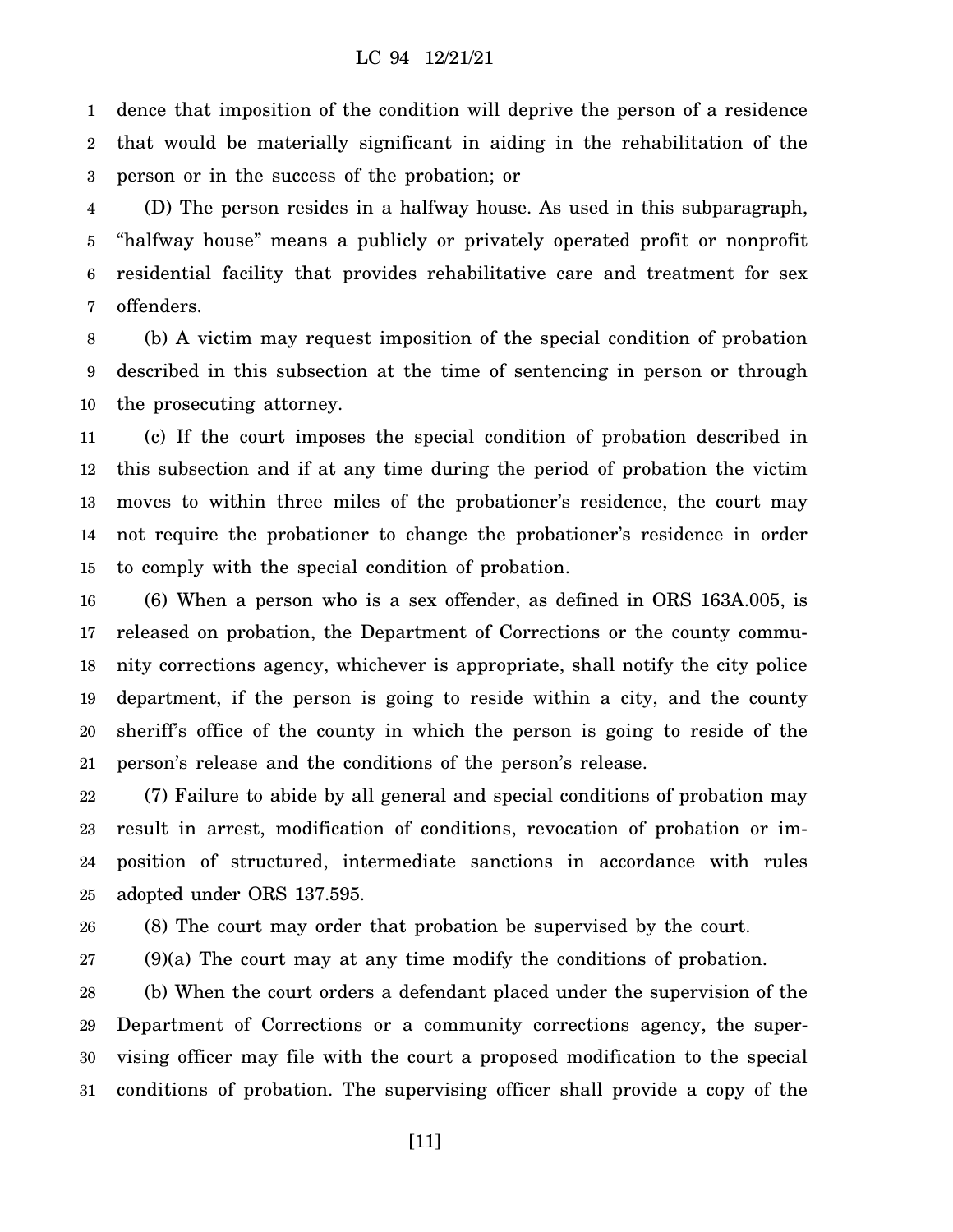1 2 3 4 5 6 proposed modification to the district attorney and the probationer, and shall notify the probationer of the right to file an objection and have a hearing as described in subparagraph (A) of this paragraph. The notice requirement may be satisfied by providing the probationer with a copy of a form developed in accordance with rules adopted under ORS 137.595 (2)(b) that describes the right to a hearing. If the district attorney or probationer:

7 8 9 10 11 12 13 14 (A) Files an objection to the proposed modification less than five judicial days after the proposed modification was filed, the court shall schedule a hearing no later than 10 judicial days after the proposed modification was filed, unless the court finds good cause to schedule a hearing at a later time. (B) Does not file an objection to the proposed modification less than five judicial days after the proposed modification was filed, the proposed modification becomes effective five judicial days after the proposed modification was filed.

15 16 17 18 (10) A court may not order revocation of probation as a result of the probationer's failure to pay restitution unless the court determines from the totality of the circumstances that the purposes of the probation are not being served.

19 20 21 22 [*(11) It is not a cause for revocation of probation that the probationer failed to apply for or accept employment at any workplace where there is a labor dispute in progress. As used in this subsection, "labor dispute" has the meaning for that term provided in ORS 662.010.*]

23 24 25 [*(12)*] **(11)** As used in this section, "attends," "institution of higher education," "works" and "carries on a vocation" have the meanings given those terms in ORS 163A.005.

#### 26 **SECTION 11.** ORS 144.102 is amended to read:

27 28 29 30 31 144.102. (1) The State Board of Parole and Post-Prison Supervision or local supervisory authority responsible for correctional services for a person shall specify in writing the conditions of post-prison supervision imposed under ORS 144.096. A copy of the conditions must be given to the person upon release from prison or jail.

[12]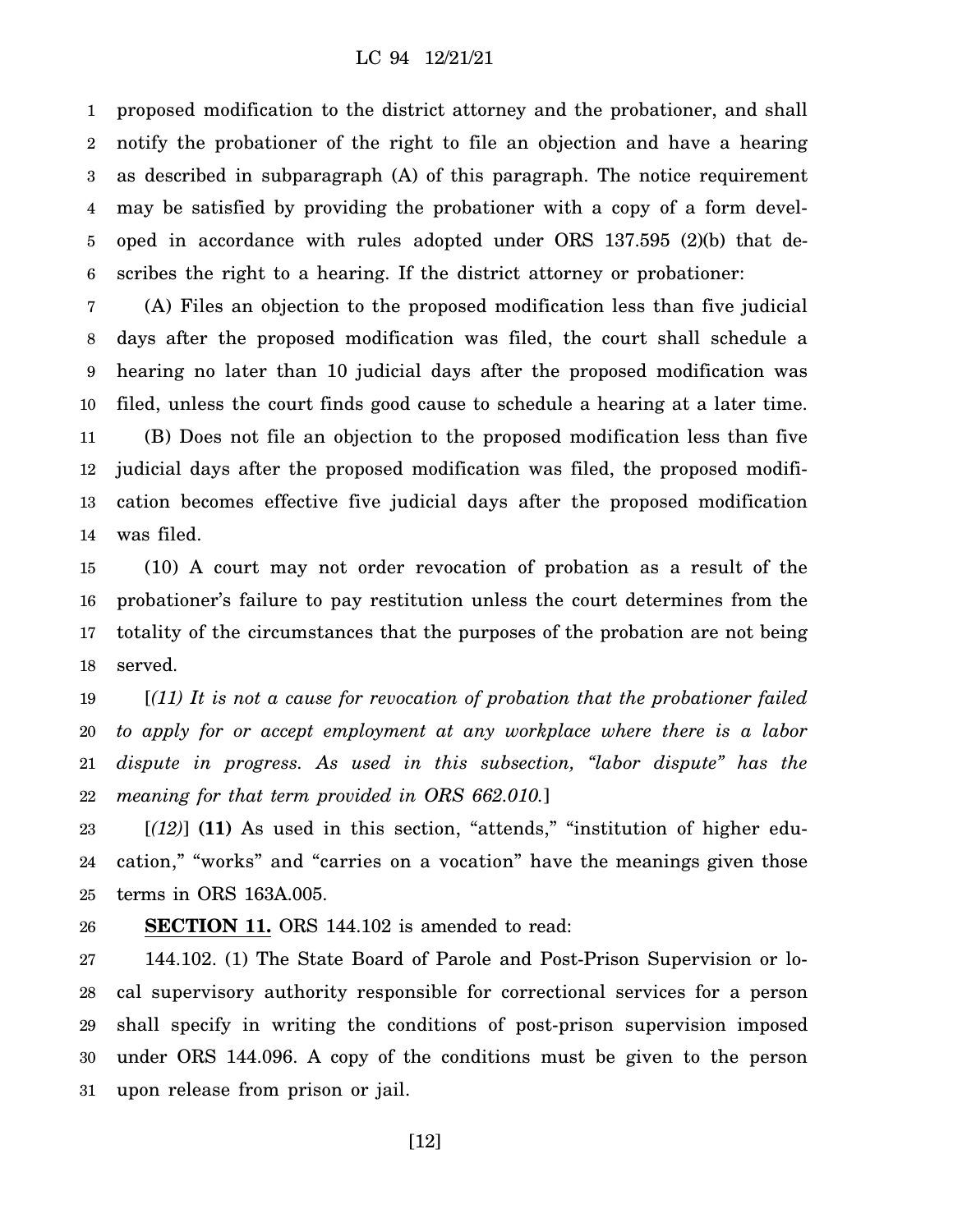1 2 3 (2) The board or the supervisory authority shall determine, and may at any time modify, the conditions of post-prison supervision, which may include, among other conditions, that the person shall:

4 5 (a) Comply with the conditions of post-prison supervision as specified by the board or supervisory authority.

6 7 8 (b) Be under the supervision of the Department of Corrections and its representatives or other supervisory authority and abide by their direction and counsel.

9 10 (c) Answer all reasonable inquiries of the board, the department or the supervisory authority.

11 12 (d) Report to the parole officer as directed by the board, the department or the supervisory authority.

13 (e) Not own, possess or be in control of any weapon.

14 15 16 (f) Respect and obey all municipal, county, state and federal laws**, and in circumstances in which state and federal law conflict, obey state law**.

17 18 (g) Understand that the board or supervisory authority may, at its discretion, punish violations of post-prison supervision.

19 20 (h) Attend a victim impact treatment session in a county that has a victim impact program.

21 22 23 24 25 (i) For crimes constituting delivery of a controlled substance, as those terms are defined in ORS 475.005, or for telephonic harassment under ORS 166.090, or for crimes involving domestic violence, as defined in ORS 135.230, be prohibited from using Internet websites that provide anonymous text message services.

26 27 28 29 30 (3) If the person is required to report as a sex offender under ORS 163A.010, the board or supervisory authority shall include as a condition of post-prison supervision that the person report with the Department of State Police, a city police department, a county sheriff's office or the supervising agency:

31 (a) When supervision begins;

[13]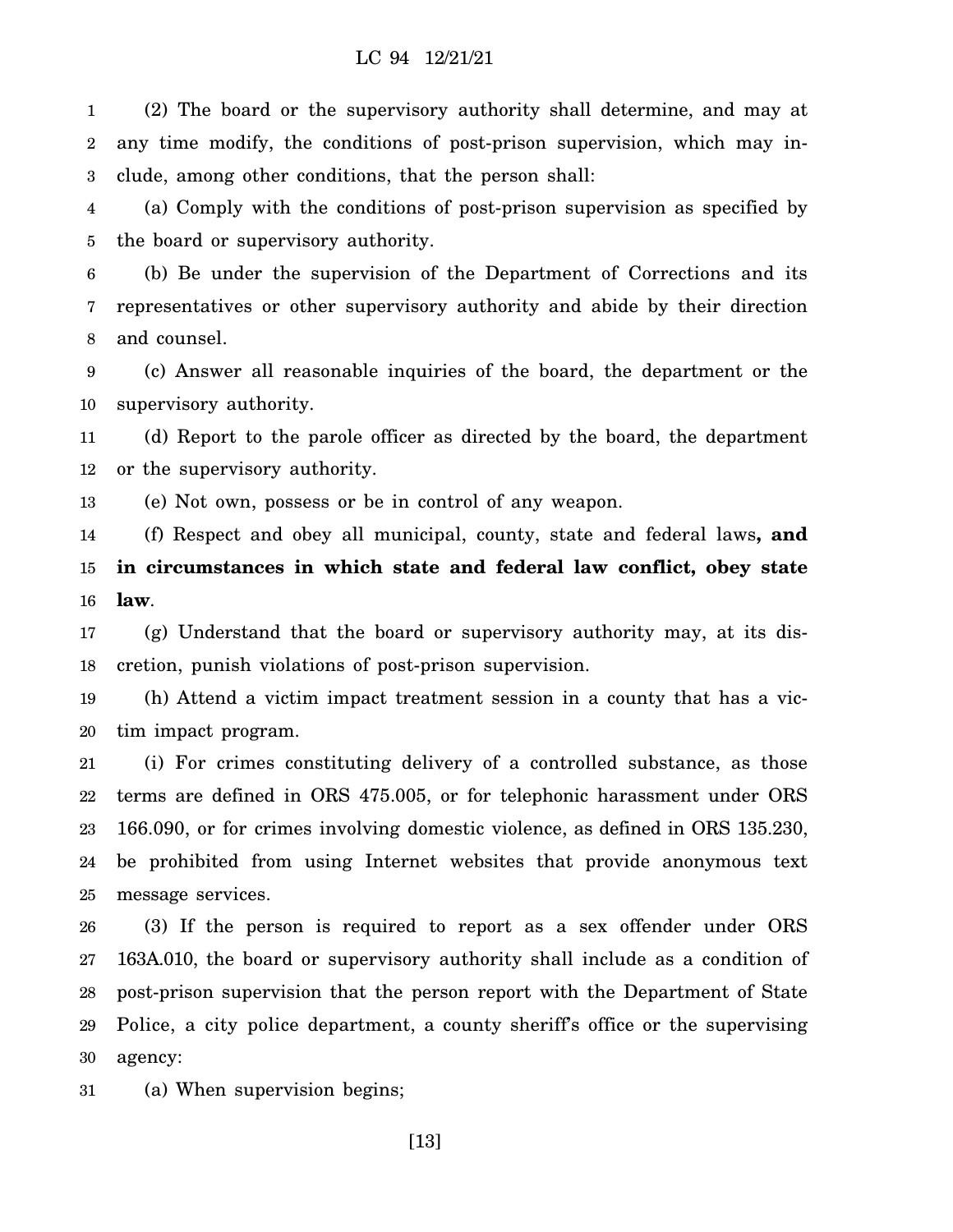1 (b) Within 10 days of a change in residence;

2 (c) Once each year within 10 days of the person's date of birth;

3 4 (d) Within 10 days of the first day the person works at, carries on a vocation at or attends an institution of higher education; and

5 6 (e) Within 10 days of a change in work, vocation or attendance status at an institution of higher education.

7 8 9 (4)(a) The board or supervisory authority may establish special conditions that the board or supervisory authority considers necessary because of the individual circumstances of the person on post-prison supervision.

10 11 12 13 (b) If the person is on post-prison supervision following conviction of a sex crime, as defined in ORS 163A.005, the board or supervisory authority shall include all of the following as special conditions of the person's postprison supervision:

14 15 (A) Agreement to comply with a curfew set by the board, the supervisory authority or the supervising officer.

16 17 18 (B) A prohibition against contacting a person under 18 years of age without the prior written approval of the board, supervisory authority or supervising officer.

19 20 21 (C) A prohibition against being present more than one time, without the prior written approval of the board, supervisory authority or supervising officer, at a place where persons under 18 years of age regularly congregate.

22 23 24 25 26 (D) In addition to the prohibition under subparagraph (C) of this paragraph, a prohibition against being present, without the prior written approval of the board, supervisory authority or supervising officer, at, or on property adjacent to, a school, child care center, playground or other place intended for use primarily by persons under 18 years of age.

27 28 29 (E) A prohibition against working or volunteering at a school, child care center, park, playground or other place where persons under 18 years of age regularly congregate.

30 31 (F) Entry into and completion of or successful discharge from a sex offender treatment program approved by the board, supervisory authority or

[14]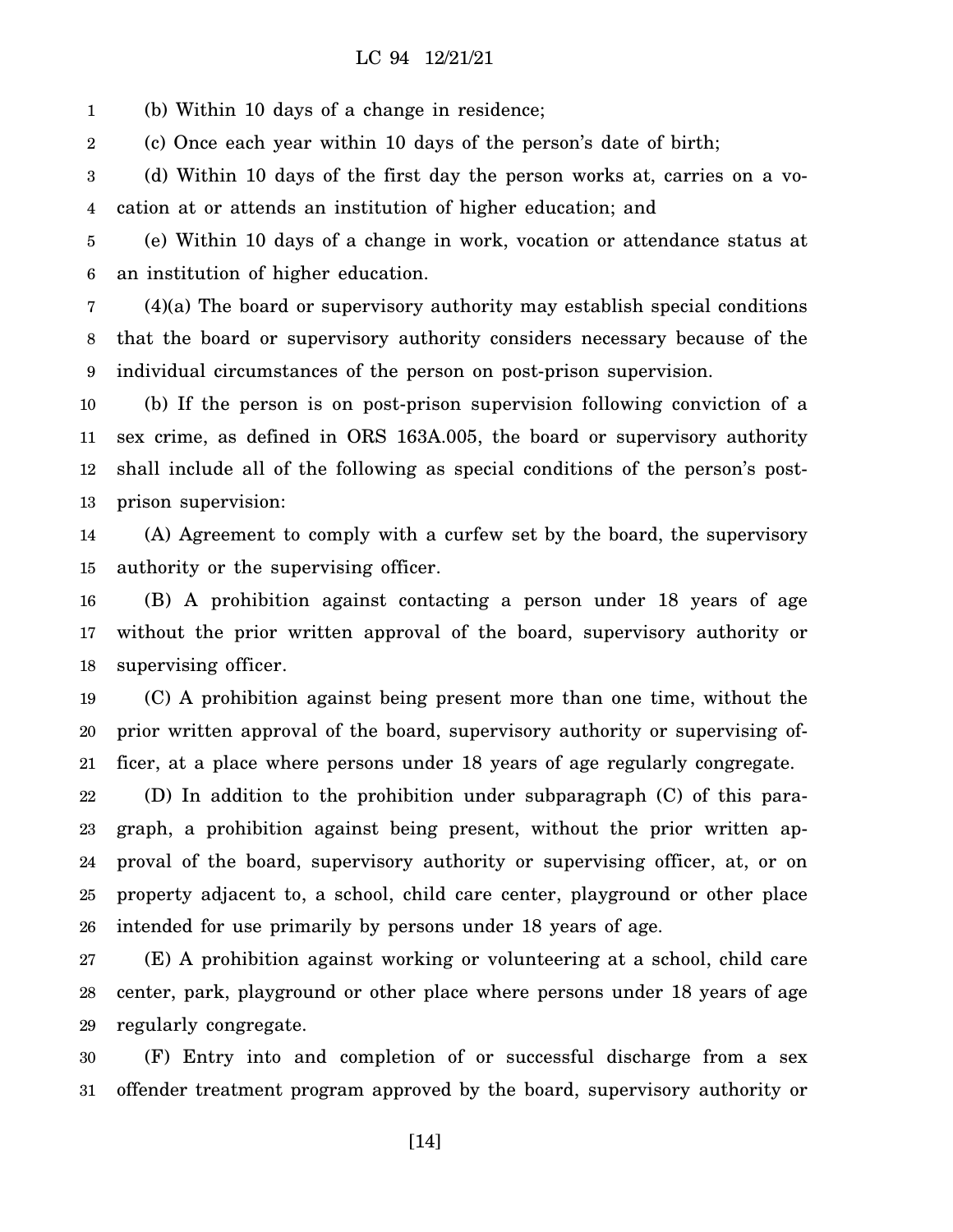1 2 supervising officer. The program may include polygraph and plethysmograph testing. The person is responsible for paying for the treatment program.

3 4 5 (G) A prohibition against direct or indirect contact with the victim, unless approved by the victim, the person's treatment provider and the board, supervisory authority or supervising officer.

6 7 8 9 (H) Unless otherwise indicated for the treatment required under subparagraph (F) of this paragraph, a prohibition against viewing, listening to, owning or possessing sexually stimulating visual or auditory materials that are relevant to the person's deviant behavior.

10 11 12 13 14 (I) Agreement to consent to a search of the person or the vehicle or residence of the person upon the request of a representative of the board or supervisory authority if the representative has reasonable grounds to believe that evidence of a violation of a condition of post-prison supervision will be found.

15 16 17 18 19 (J) Participation in random polygraph examinations to obtain information for risk management and treatment. The person is responsible for paying the expenses of the examinations. The results of a polygraph examination under this subparagraph may not be used in evidence in a hearing to prove a violation of post-prison supervision.

20 21 22 (K) Maintenance of a driving log and a prohibition against driving a motor vehicle alone unless approved by the board, supervisory authority or supervising officer.

23 24 (L) A prohibition against using a post-office box unless approved by the board, supervisory authority or supervising officer.

25 26 27 28 29 30 31 (M) A prohibition against residing in a dwelling in which another sex offender who is on probation, parole or post-prison supervision resides unless approved by the board, supervisory authority or supervising officer, or in which more than one other sex offender who is on probation, parole or post-prison supervision resides unless approved by the board or the director of the supervisory authority, or a designee of the board or director. As soon as practicable, the supervising officer of a person subject to the requirements

[15]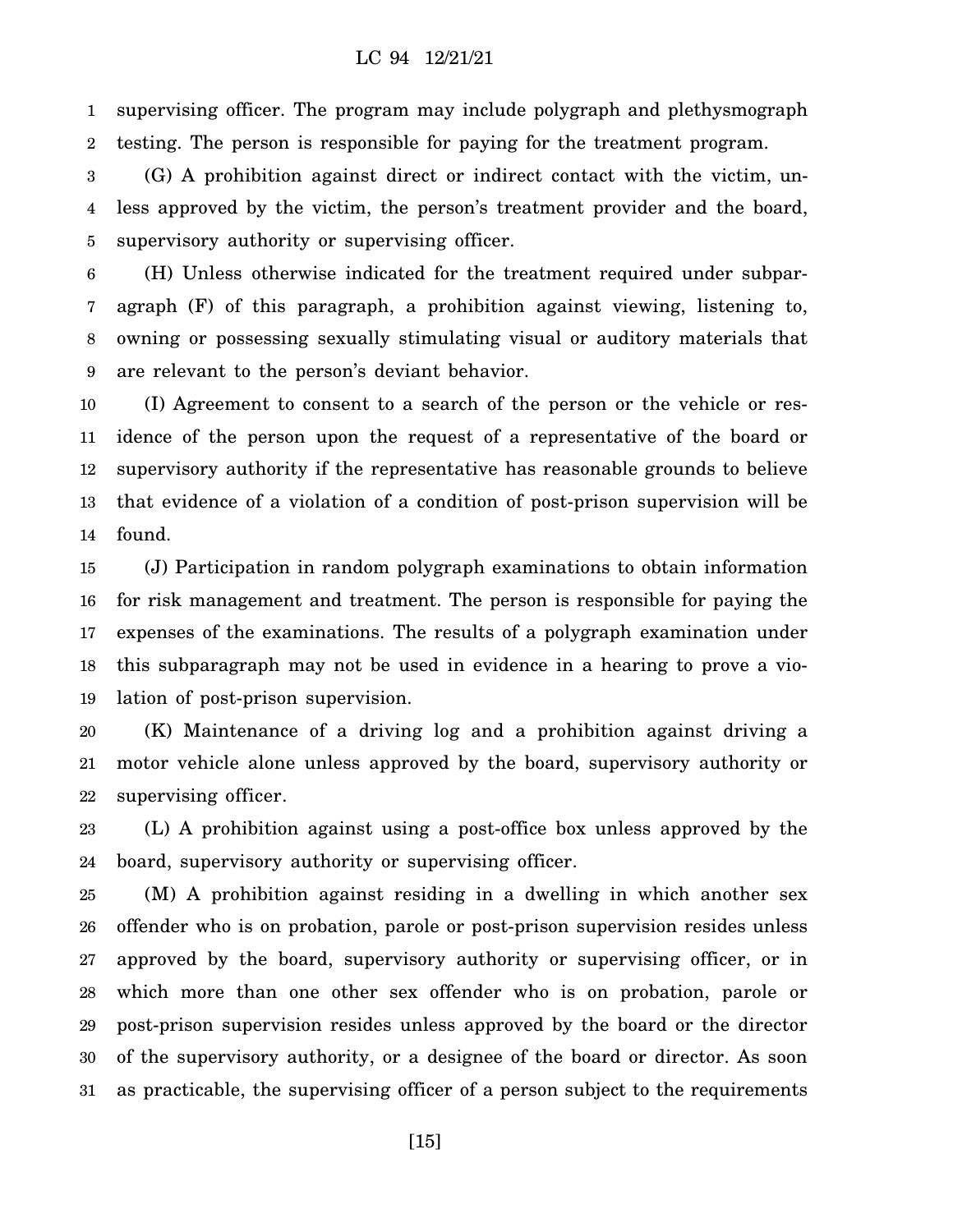1 2 3 of this subparagraph shall review the person's living arrangement with the person's sex offender treatment provider to ensure that the arrangement supports the goals of offender rehabilitation and community safety.

4 5 6 7 8 9 (c)(A) If the person is on post-prison supervision following conviction of a sex crime, as defined in ORS 163A.005, or an assault, as defined in ORS 163.175 or 163.185, and the victim was under 18 years of age, the board or supervisory authority, if requested by the victim, shall include as a special condition of the person's post-prison supervision that the person not reside within three miles of the victim unless:

10 11 12 (i) The victim resides in a county having a population of less than 130,000 and the person is required to reside in that county under subsection (7) of this section;

13 14 15 (ii) The person demonstrates to the board or supervisory authority by a preponderance of the evidence that no mental intimidation or pressure was brought to bear during the commission of the crime;

16 17 18 19 20 (iii) The person demonstrates to the board or supervisory authority by a preponderance of the evidence that imposition of the condition will deprive the person of a residence that would be materially significant in aiding in the rehabilitation of the person or in the success of the post-prison supervision; or

21 (iv) The person resides in a halfway house.

22 23 24 25 (B) A victim may request imposition of the special condition of postprison supervision described in this paragraph at the time of sentencing in person or through the prosecuting attorney. A victim's request may be included in the judgment document.

26 27 28 29 30 31 (C) If the board or supervisory authority imposes the special condition of post-prison supervision described in this paragraph and if at any time during the period of post-prison supervision the victim moves to within three miles of the person's residence, the board or supervisory authority may not require the person to change the person's residence in order to comply with the special condition of post-prison supervision.

[16]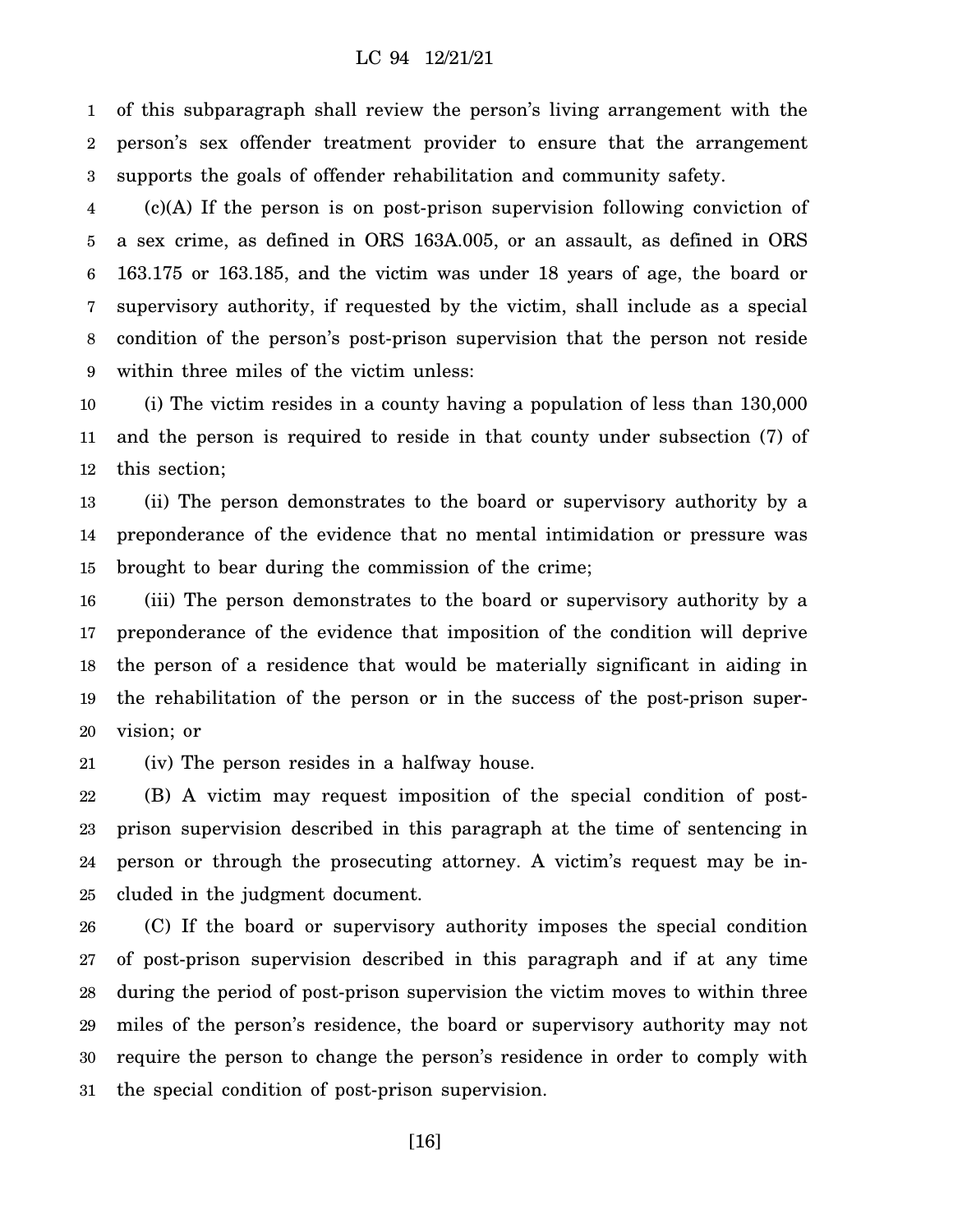1 2 3 4 5 (d)(A) If a person is on post-prison supervision following conviction of stalking under ORS 163.732 (2)(b) or violating a court's stalking protective order under ORS 163.750 (2)(b), the board or supervisory authority may include as a special condition of the person's post-prison supervision reasonable residency restrictions.

6 7 8 9 10 11 12 (B) If the board or supervisory authority imposes the special condition of post-prison supervision described in this paragraph and if at any time during the period of post-prison supervision the victim moves to a location that causes the person to be in violation of the special condition of postprison supervision, the board or supervisory authority may not require the person to change the person's residence in order to comply with the special condition of post-prison supervision.

13 14 15 (5)(a) The board or supervisory authority may require the person to pay, as a condition of post-prison supervision, compensatory fines, restitution or attorney fees:

16 (A) As determined, imposed or required by the sentencing court; or

17 18 (B) When previously required as a condition of any type of supervision that is later revoked.

19 20 21 (b) The board may require a person to pay restitution as a condition of post-prison supervision imposed for an offense other than the offense for which the restitution was ordered if the person:

22 23 24 25 (A) Was ordered to pay restitution as a result of another conviction; and (B) Has not fully paid the restitution by the time the person has completed the period of post-prison supervision imposed for the offense for which the restitution was ordered.

26 27 28 (6) A person's failure to apply for or accept employment at a workplace where there is a labor dispute in progress does not constitute a violation of the conditions of post-prison supervision.

29 30 31 (7)(a) When a person is released from imprisonment on post-prison supervision, the board shall order as a condition of post-prison supervision that the person reside for the first six months after release in the county that last

[17]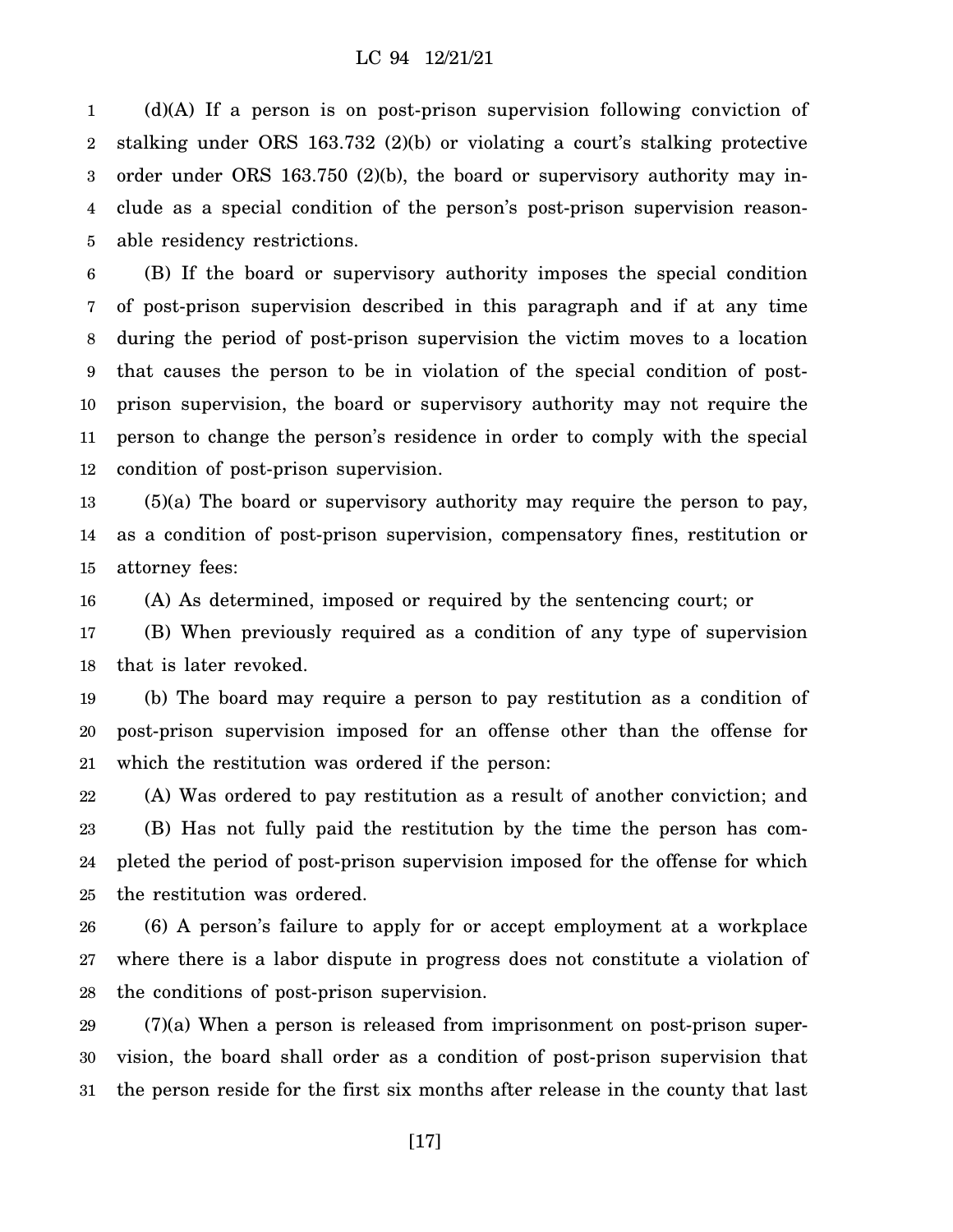1 2 3 supervised the person, if the person was on active supervision as an adult for a felony at the time of the offense that resulted in the imprisonment. (b) If the person was not on active supervision as an adult for a felony

4 5 6 7 at the time of the offense that resulted in the imprisonment, the board shall order as a condition of post-prison supervision that the person reside for the first six months after release in the county where the person resided at the time of the offense that resulted in the imprisonment.

8 (c) For purposes of paragraph (b) of this subsection:

9 10 (A) The board shall determine the county where the person resided at the time of the offense by examining records such as:

11 (i) An Oregon driver license, regardless of its validity;

12 (ii) Records maintained by the Department of Revenue;

13 (iii) Records maintained by the Department of State Police;

14 (iv) Records maintained by the Department of Human Services;

15 (v) Records maintained by the Department of Corrections; and

16 (vi) Records maintained by the Oregon Health Authority.

17 18 19 (B) If the person did not have an identifiable address at the time of the offense, or the address cannot be determined, the person is considered to have resided in the county where the offense occurred.

20 21 22 23 24 (C) If the person is serving multiple sentences, the county of residence is determined according to the date of the last arrest resulting in a conviction. (D) In determining the person's county of residence, the board may not consider offenses committed by the person while the person was incarcerated in a Department of Corrections facility.

25 26 27 28 (d) Upon motion of the board, the supervisory authority, the person, a victim or a district attorney, the board may waive the residency condition under paragraph (b) of this subsection only after making a finding that one of the following conditions has been met:

29 30 31 (A) The person provides proof of employment with no set ending date in a county other than the county of residence determined under paragraph (c) of this section;

[18]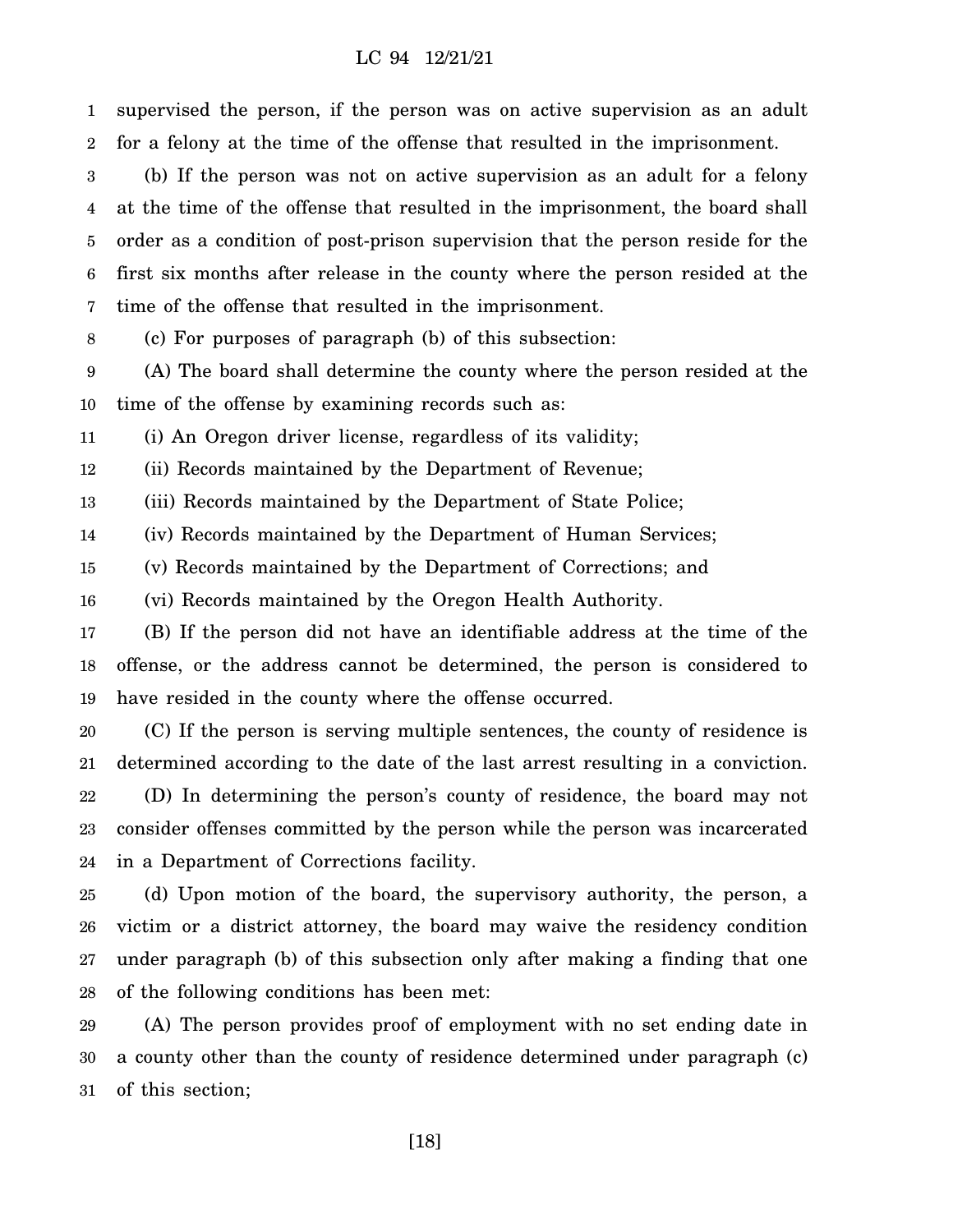1 2 3 4 (B) The person is found to pose a significant danger to a victim of the person's crime residing in the county of residence, or a victim or victim's family residing in the county of residence is found to pose a significant danger to the person;

5 6 7 8 (C) The person has a spouse or biological or adoptive family residing in a county other than the county of residence who will be materially significant in aiding in the rehabilitation of the person and in the success of the post-prison supervision;

9 10 11 (D) As another condition of post-prison supervision, the person is required to participate in a treatment program that is not available in the county of residence;

12 (E) The person requests release to another state; or

13 (F) The board finds other good cause for the waiver.

14 15 16 17 18 19 (e) The board shall consider eligibility for transitional housing programs and residential treatment programs when determining whether to waive the residency condition under paragraph (b) of this subsection, and the acceptance of the person into a transitional housing program or a residential treatment program constitutes good cause as described in paragraph (d)(F) of this subsection.

20 (8) As used in this section:

21 22 (a) "Attends," "carries on a vocation," "institution of higher education" and "works" have the meanings given those terms in ORS 163A.005.

23 (b)(A) "Dwelling" has the meaning given that term in ORS 469B.100.

24 25 (B) "Dwelling" does not mean a residential treatment facility or a halfway house.

26 27 (c) "Halfway house" means a residential facility that provides rehabilitative care and treatment for sex offenders.

28 (d) "Labor dispute" has the meaning given that term in ORS 662.010.

29 30 31 **SECTION 12. The Department of Corrections, in cooperation with county community corrections agencies, community members, including persons currently or formerly under supervision, and organ-**

[19]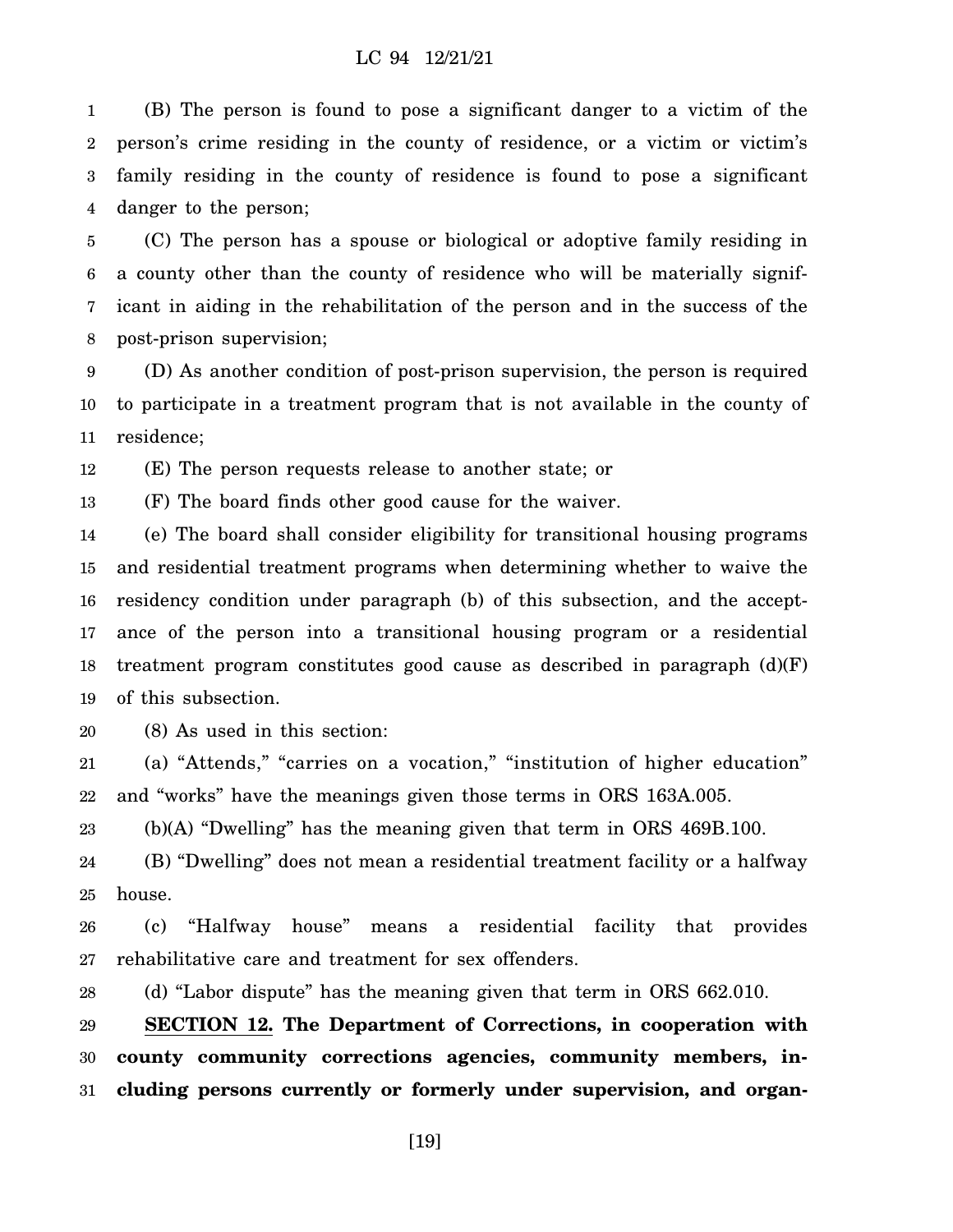1 2 3 4 5 6 7 8 9 **izations that provide culturally specific services, shall adopt rules for standards concerning the location of supervision visits, the frequency of visits and the manner of reporting, for persons on supervision. The rules must take into account evidence-based practices, the risks, needs and responsivity of each supervised person and the goals for completion of supervision. The rules must include a reporting process that is least disruptive, avoids unnecessary hardships, offers a broad array of reporting options and is focused on the success of the person on supervision.**

- 10
- 11

12

13

## **JUSTICE REINVESTMENT**

#### **(Justice Reinvestment Equity Program)**

14 15 16 17 18 **SECTION 13. Notwithstanding any other provision of law, the General Fund appropriation made to the Emergency Board by section 168, chapter 669, Oregon Laws 2021, for the biennium beginning July 1, 2021, for allocation to the Oregon Criminal Justice Commission for a Transforming Justice Initiative, is decreased by \$10,000,000.**

19 20 21 22 23 24 **SECTION 14. In addition to and not in lieu of any other appropriation, there is appropriated to the Oregon Criminal Justice Commission, for the biennium ending June 30, 2023, out of the General Fund, the amount of \$10,000,000, for distribution to the Northwest Health Foundation Fund II to carry out the provisions of section 15 of this 2022 Act.**

25 26 27 28 29 30 31 **SECTION 15. (1) The Oregon Criminal Justice Commission shall distribute the moneys received pursuant to section 14 of this 2022 Act to the Northwest Health Foundation Fund II to fund the Justice Reinvestment Equity Program. The program shall consist of the provision of subgrants and technical assistance by the Northwest Health Foundation Fund II to culturally specific organizations and culturally responsive service providers.**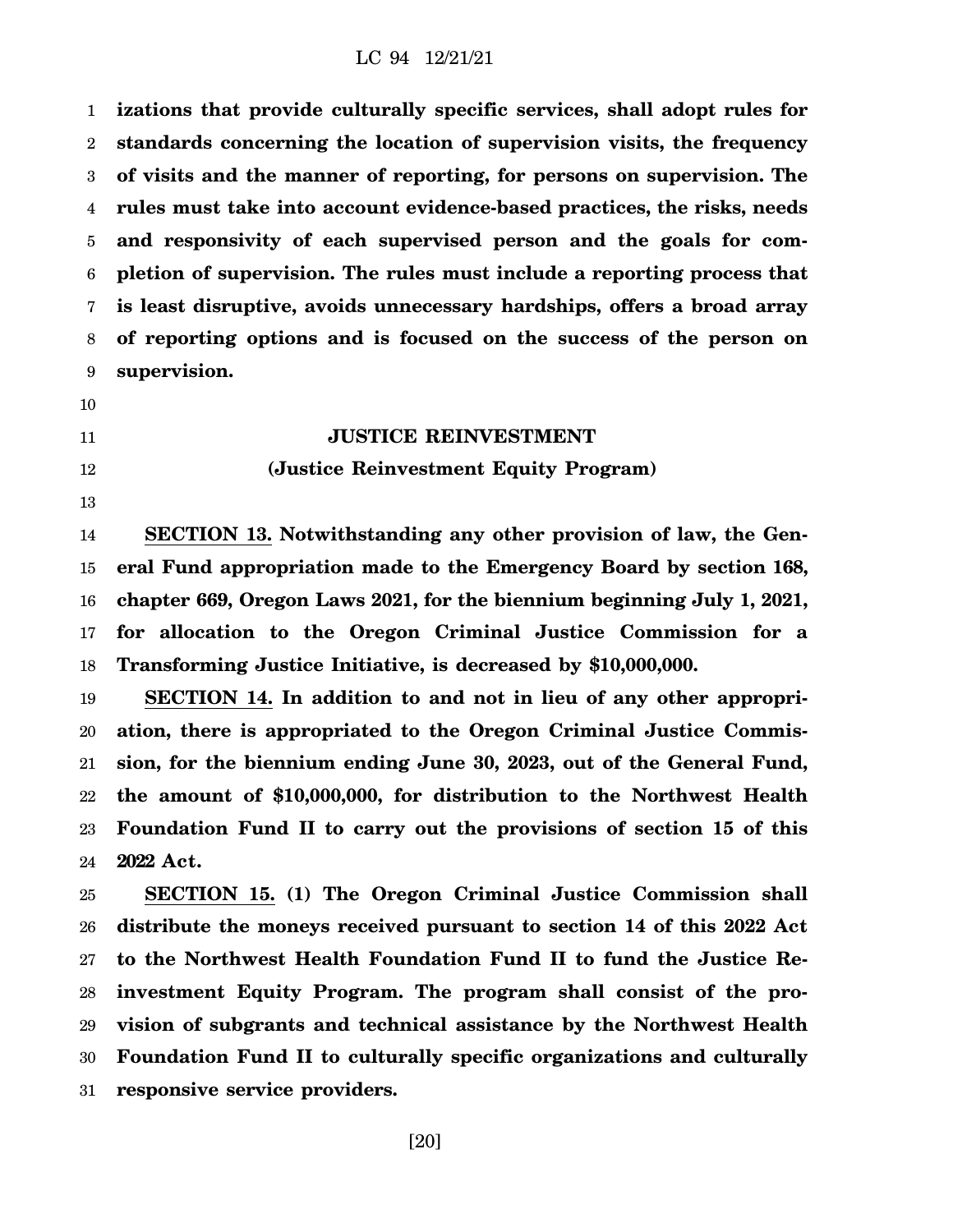1 2 3 4 5 6 7 8 **(2) Recognizing that systemic racism exists within this state and within the criminal justice system, and that culturally specific organizations and culturally responsive services must be expanded to address those disparities, the purpose of the Justice Reinvestment Equity Program is to promote racial equity, reduce racial disparities, reduce recidivism and decrease a county's utilization of imprisonment in a Department of Corrections institution, all while protecting public safety and holding offenders accountable.**

9 10 11 12 **(3) Up to three percent of funds distributed under this section may be used by the Northwest Health Foundation Fund II for administrative costs and to provide subgrant recipients with technical assistance. (4) As used in this section:**

13 14 15 **(a) "Administrative costs" means all costs incurred throughout the administration of the Justice Reinvestment Equity Program that are not directly related to the delivery of program services or projects.**

16 17 18 19 20 21 22 23 24 25 **(b) "Culturally responsive service" means a service that is respectful of, and relevant to, the beliefs, practices, cultures and linguistic needs of diverse consumer or client populations and communities whose members identify as having particular cultural or linguistic affiliations by virtue of their place of birth, ancestry or ethnic origin, religion, preferred language or language spoken at home. A culturally responsive service has the capacity to respond to the issues of diverse communities and require knowledge and capacity at systemic, organizational, professional and individual levels of intervention.**

26 27 28 29 30 31 **(c) "Culturally specific organization" means an organization, or a program within an organization, that serves a particular cultural community, that is primarily staffed and led by members of that community and that demonstrates self-advocacy, positive cultural identity and intimate knowledge of the lived experience of the community, including but not limited to:**

[21]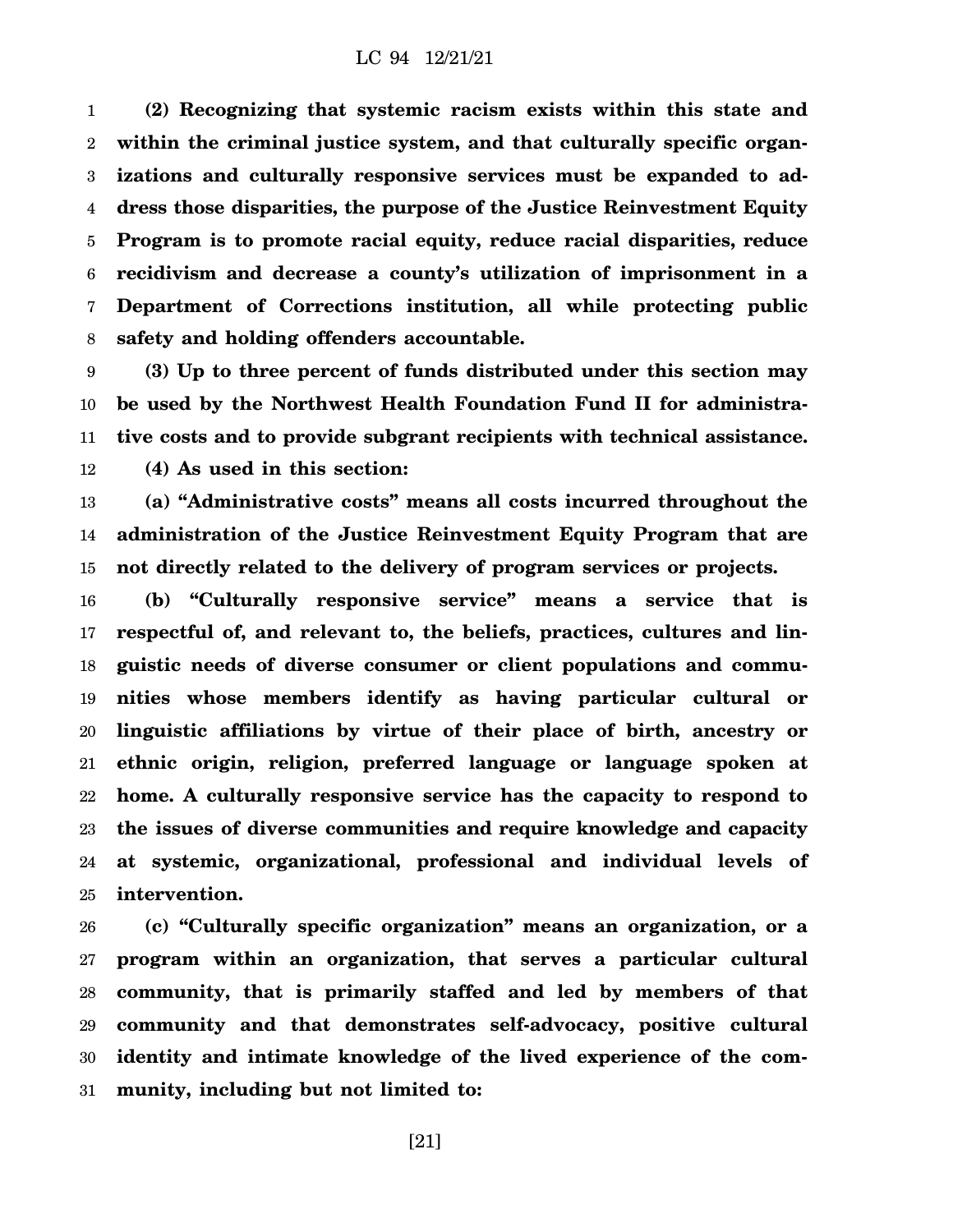1 2 **(A) The impact of structural and individual racism or discrimination on the community;**

3 4 **(B) Specific disparities in access to services and resources experienced by the community; and**

5 6 7 8 9 **(C) Community strengths, cultural practices, beliefs and traditions. SECTION 16. (1) The Oregon Criminal Justice Commission shall evaluate the implementation of the Justice Reinvestment Equity Program and monitor the progress of subgrants provided by the Northwest Health Foundation Fund II under section 15 of this 2022 Act.**

10 11 12 13 14 15 **(2) The commission shall convene a stakeholder group to assist with the evaluation described in subsection (1) of this section. The group must be composed of culturally diverse persons with expertise in culturally responsive evaluations, persons with expertise in criminal justice issues and subgrantees receiving funds under section 15 of this 2022 Act.**

16 17 18 19 20 **(3) The evaluator conducting the evaluation described in subsection (1) of this section must have expertise in racial equity, facilitation of community-based participatory evaluation methods and demonstrated experience with facilitating inclusive processes with diverse communities.**

21 22 23 24 25 **(4) No later than June 30, 2024, the commission shall provide a report detailing the progress of the evaluation described in subsection (1) of this section to the Legislative Assembly, in the manner provided in ORS 192.245, and shall include recommendations for additional evaluation needs.**

26 27

28

**(Justice Reinvestment Program Modifications)**

**SECTION 17. Section 16 of this 2022 Act is repealed on July 1, 2024.**

29

30 31 **SECTION 18.** Section 53, chapter 649, Oregon Laws 2013, is amended to read:

[22]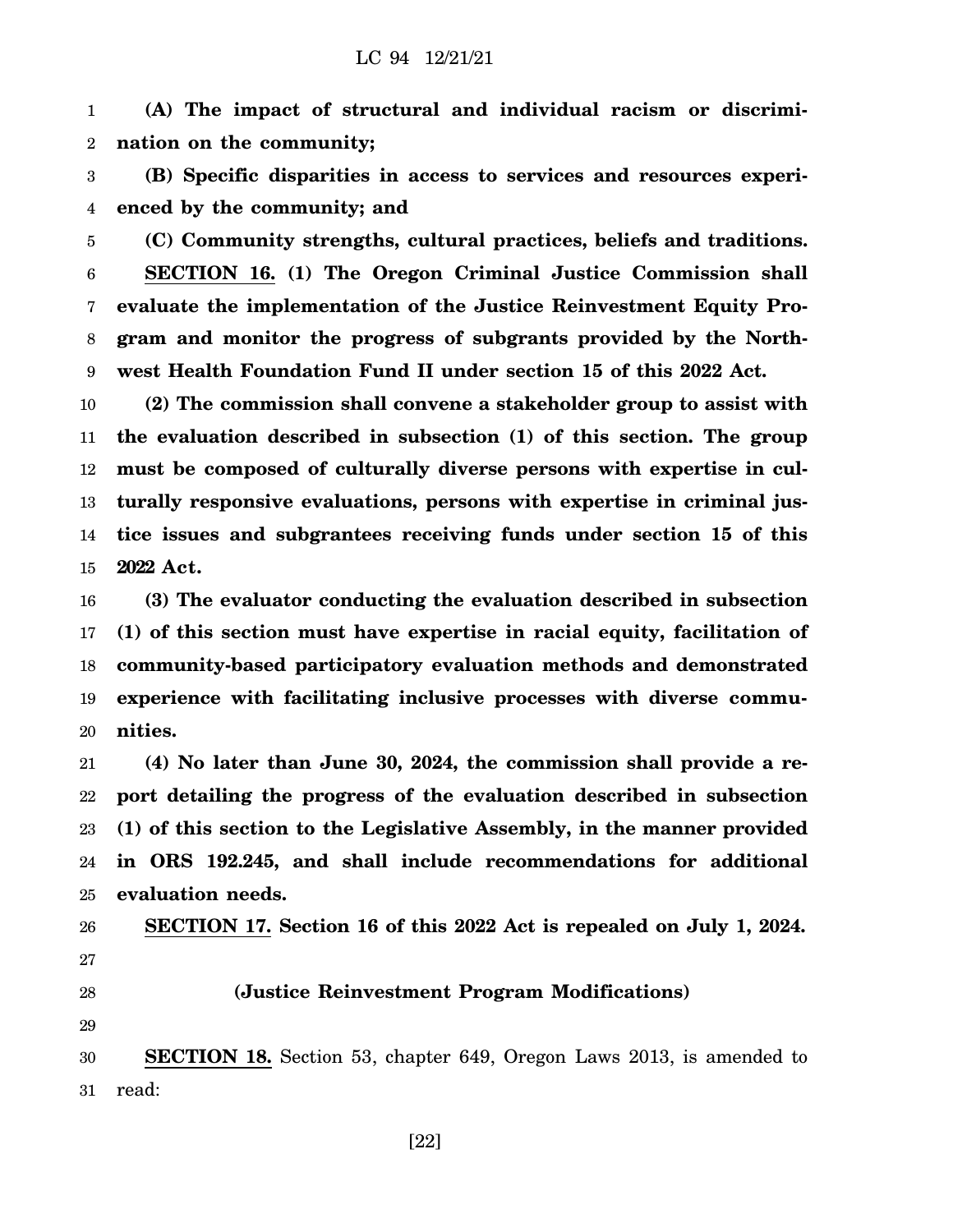1 2 3 4 5 6 7 8 9 10 **Sec. 53.** (1)(a) In consultation with the Justice Reinvestment Grant Review Committee established under subsection (2) of this section, the Oregon Criminal Justice Commission shall administer the Justice Reinvestment Program described in this section. From funds appropriated to the commission for purposes of the program, the commission shall award grants to counties that establish a process to assess offenders and provide a continuum of community-based sanctions, services and programs that are designed to reduce recidivism and decrease the county's utilization of imprisonment in a Department of Corrections institution while protecting public safety and holding offenders accountable.

11 12 13 14 15 (b) Notwithstanding paragraph (a) of this subsection, no less than 10 percent of grant funds awarded under this section must be distributed to community-based nonprofit organizations that provide services to victims of crime**, with priority given to culturally specific organizations and culturally responsive services**.

16 17 (2) The Justice Reinvestment Grant Review Committee is established, consisting of the following members:

18 (a) The Governor shall appoint the following seven members:

19 (A) One member shall be a district attorney.

20 (B) One member shall be a county sheriff.

21 (C) One member shall be a chief of police.

22 (D) One member shall be a county commissioner.

23 24 (E) One member shall be a community corrections director who is not a sheriff.

25 26 27 (F) Two members shall be representatives of community-based organizations that provide services for underserved racial, ethnic or minority communities.

28 29 (b) The Chief Justice of the Supreme Court shall appoint one nonvoting member who is a judge.

30 31 (c) The President of the Senate shall appoint two nonvoting members from among members of the Senate.

[23]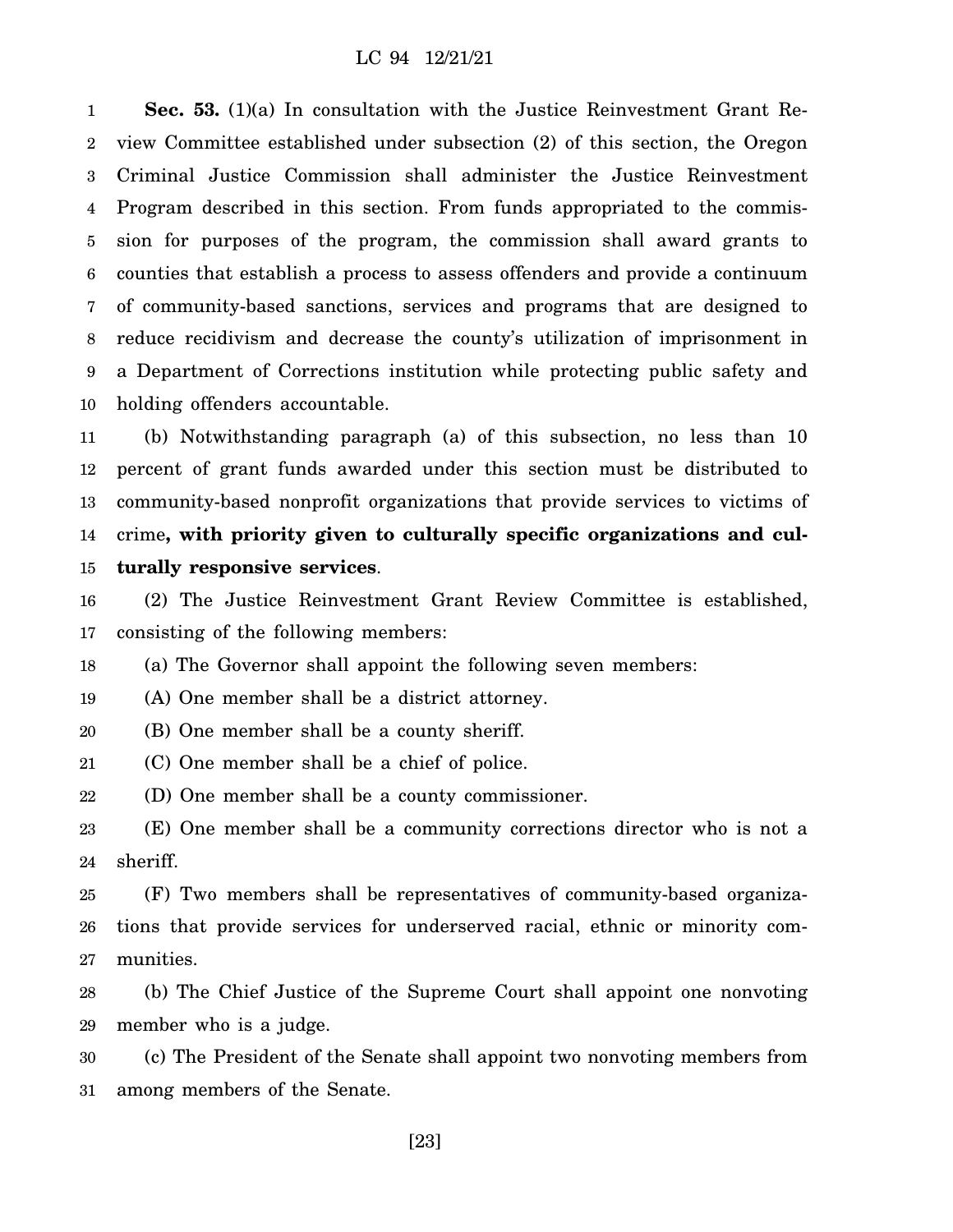1 2 (d) The Speaker of the House of Representatives shall appoint two nonvoting members from among members of the House of Representatives.

3 4 (3)(a) A majority of the voting members of the committee constitutes a quorum for the transaction of business.

5 6 7 (b) The committee shall elect one of its members to serve as chairperson. (c) If there is a vacancy for any cause, the appointing authority shall make an appointment to become effective immediately.

8 9 (d) The committee shall meet at times and places specified by the call of the chairperson or a majority of the voting members of the committee.

10 11 12 (e) Legislative members of the committee shall be entitled to payment of compensation and expenses under ORS 171.072, payable from funds appropriated to the Legislative Assembly.

13 14 15 (4)(a) An application for a grant described in **subsection (1)(a) of** this section must be submitted by a local public safety coordinating council convened under ORS 423.560.

16 17 18 19 20 21 (b) The grant application must include a statement of commitment, from the relevant stakeholders of the service or program for which the county is requesting funding and including the district attorney, presiding judge and community corrections director, to reduce recidivism and decrease the county's utilization of imprisonment in Department of Corrections facilities while protecting public safety and holding offenders accountable.

22 23 24 25 (5)(a) During a grant application period established by the commission, the proportion of grant funds available to each county **under subsection (1)(a) of this section** shall be determined in accordance with the formula used to distribute baseline funding under ORS 423.483.

26 27 28 29 30 (b) At the conclusion of the grant application period, the commission shall award grants [*to counties*] in accordance with rules adopted by the commission. If unallocated funds remain at the conclusion of the grant acceptance period, the commission may establish a supplemental grant period and distribute the unallocated funds.

31 (6)(a) The commission shall regularly evaluate the community-based

[24]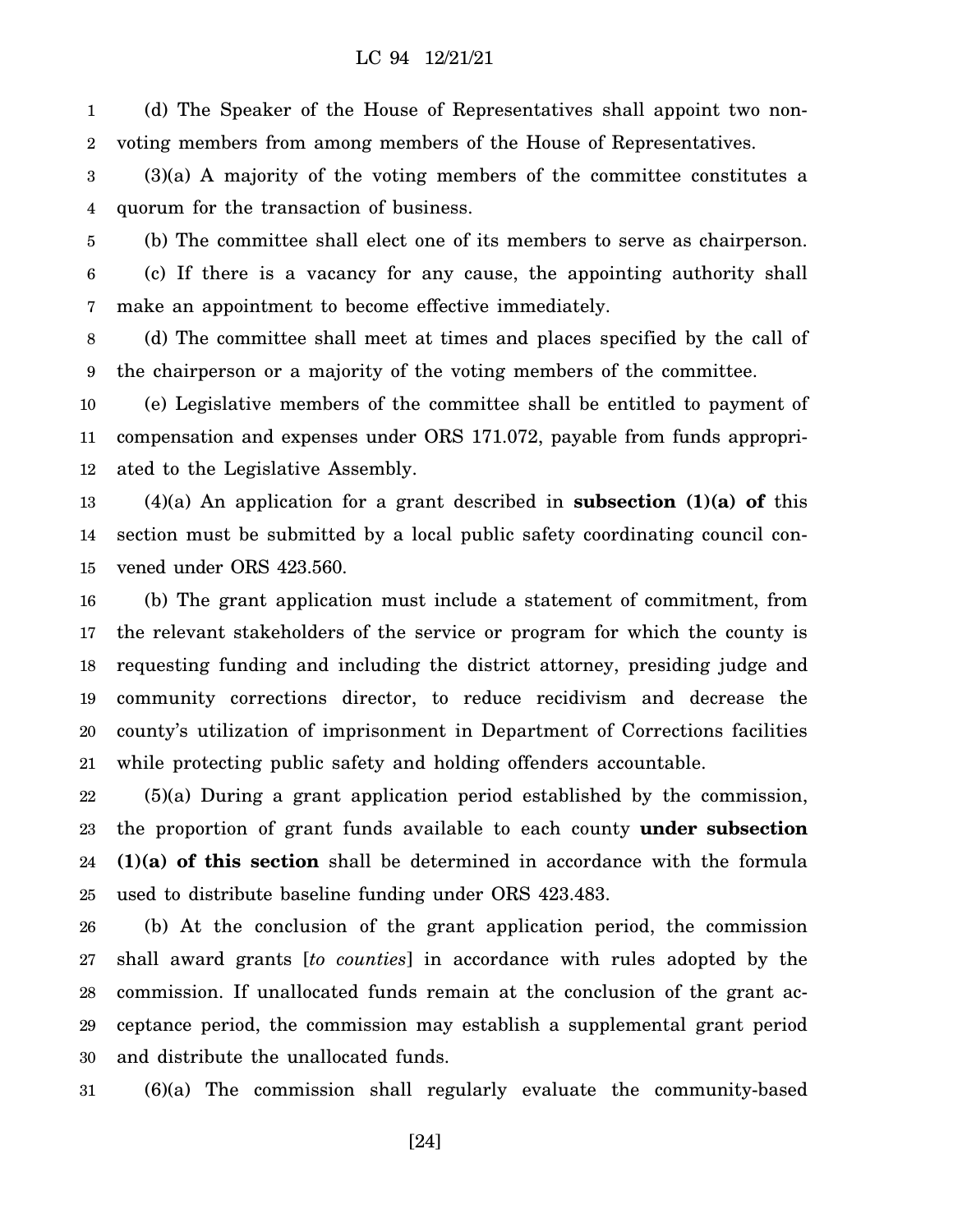1 2 3 4 5 sanctions, services and programs funded under this section. The commission shall specifically assess the extent to which each county is reducing utilization of imprisonment in Department of Corrections facilities by offenders convicted of felonies under ORS 137.717, 475.752 to 475.980, 811.182, 813.010 or 813.011.

6 7 8 (b) The commission shall report the results of an evaluation conducted under this section to a committee of the Legislative Assembly related to the judiciary.

9 10 11 12 (7)(a) Before applying for grant funds to administer a community-based program described in subsection  $(10)(a)(D)$  of this section, the county must obtain the consent of the presiding judge of the judicial district in which the county is located.

13 14 15 (b) A grant application to administer a community-based program described in subsection  $(10)(a)(D)$  of this section must include the costs of appointed counsel.

16 17 18 (8) After consulting with the Justice Reinvestment Grant Review Committee, the commission shall adopt rules to administer the Justice Reinvestment Program. The rules must include:

19 20 21 22 23 24 (a) A methodology for reviewing and approving grant applications and distributing grant funds. Rules described in this paragraph must provide the Justice Reinvestment Grant Review Committee with the ability to approve grant applications for submission for final approval by the commission. The commission may either approve the grant application or return the application for reconsideration by the committee.

25 26 (b) A process for evaluating the efficacy of community-based sanctions, services and programs funded under this section.

27 28 29 30 31 (c) A requirement that the grant review committee consider, when approving grant applications, each county's historical reduction of utilization of imprisonment in Department of Corrections facilities by offenders convicted of felonies under ORS 137.717, 475.752 to 475.980, 811.182, 813.010 or 813.011.

[25]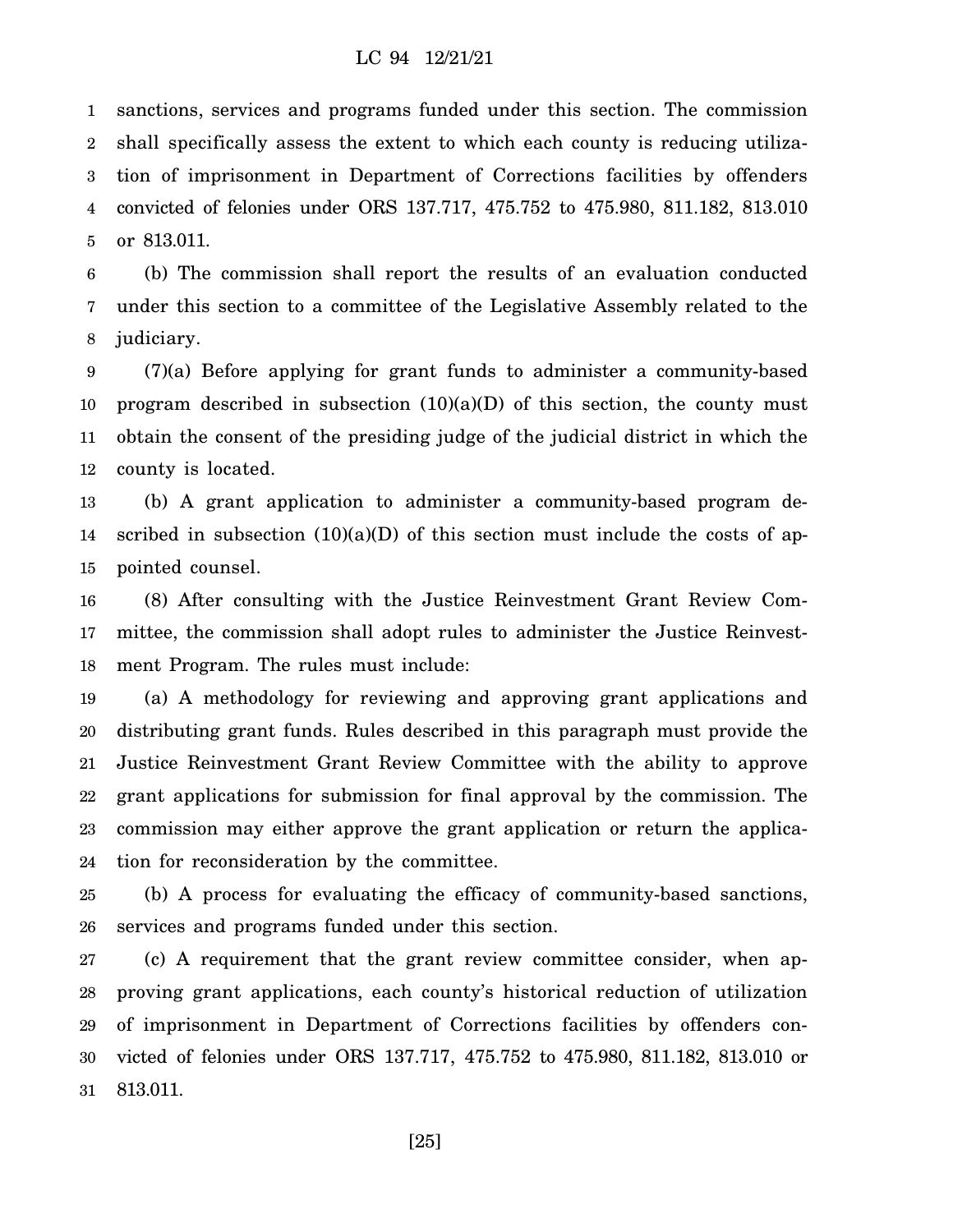1 2 3 (d) Provisions allowing the grant review committee to submit to the commission, and the commission to approve, provisional funding plans for counties applying for grants under this section.

4 5 6 7 8 9 (9)(a) If a county does not reduce utilization of imprisonment in Department of Corrections facilities by offenders convicted of felonies under ORS 137.717, 475.752 to 475.980, 811.182, 813.010 or 813.011, upon request of the grant review committee, the commission shall decline to grant the full grant amount requested by a county, provide technical assistance, withhold approved grant funds or terminate further distribution of the grant award.

10 11 12 13 14 15 16 (b) If the commission takes an action described in paragraph (a) of this subsection, any remaining moneys may be redistributed by the commission through a supplemental grant program. Priority shall be given to counties funding programs for historically underserved communities including rural communities, racial, ethnic and minority communities and tribal communities. Rural counties may apply for supplemental grants in cooperation with other rural counties.

17 (10) As used in this section:

18 19 (a) [*"Community-based programs"*] **"Community-based program"** includes:

20 (A) Work release programs;

21 (B) Structured, transitional leave programs;

22 23 (C) Evidence-based programs designed to reduce recidivism that include the balanced administration of sanctions, supervision and treatment;

24 25 (D) Administering a reentry court under section 29**,** [*of this 2013 Act*] **chapter 649, Oregon Laws 2013**; and

26 (E) Specialty courts aimed at medium-risk and high-risk offenders.

27 (b) "County" includes a regional collection of counties.

28 29 30 31 **(c) "Culturally responsive service" means a service that is respectful of, and relevant to, the beliefs, practices, cultures and linguistic needs of diverse consumer or client populations and communities whose members identify as having particular cultural or**

[26]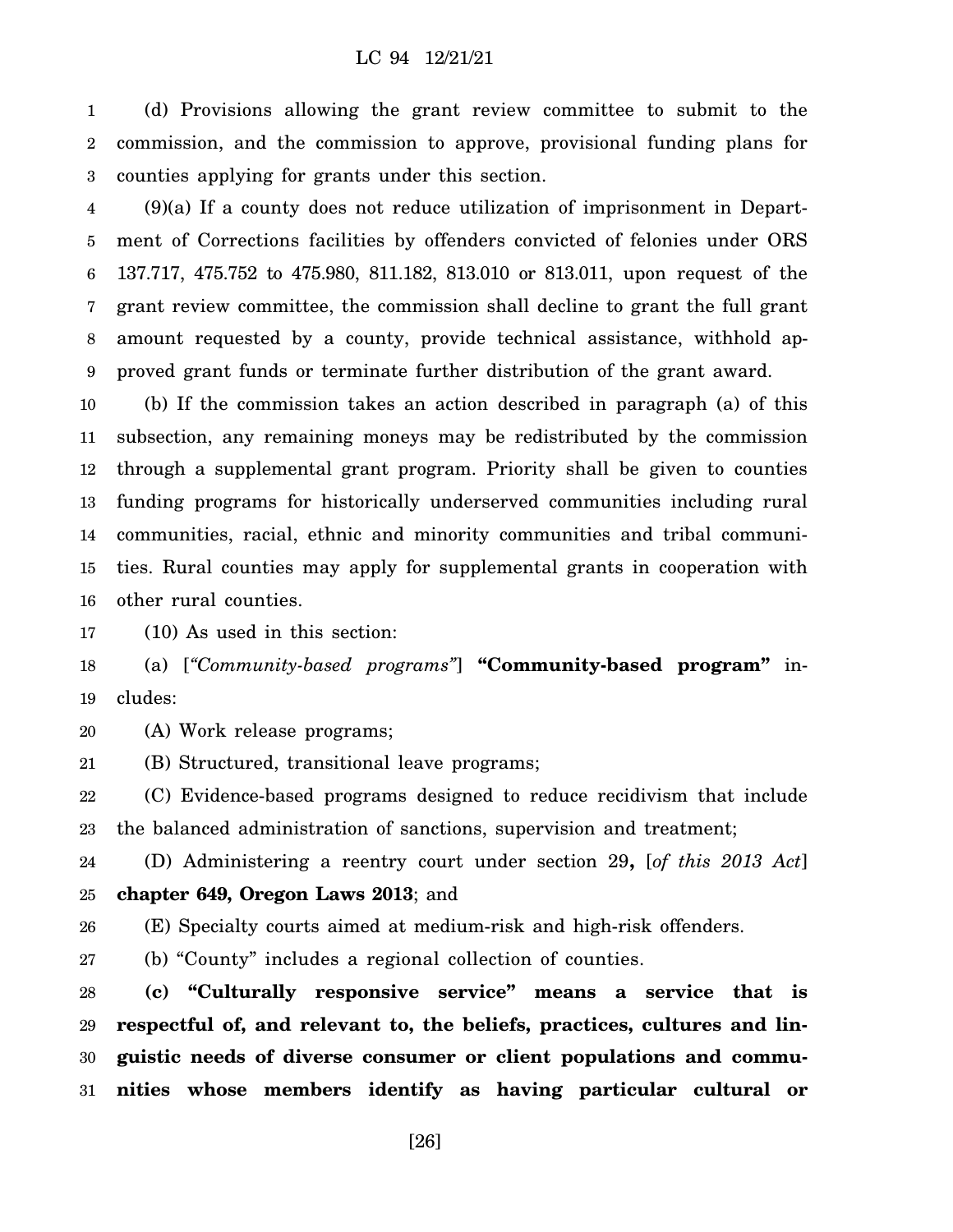1 2 3 4 5 6 **linguistic affiliations by virtue of their place of birth, ancestry or ethnic origin, religion, preferred language or language spoken at home. A culturally responsive service has the capacity to respond to the issues of diverse communities and require knowledge and capacity at systemic, organizational, professional and individual levels of intervention.**

7 8 9 10 11 12 **(d) "Culturally specific organization" means an organization, or a program within an organization, that serves a particular cultural community, that is primarily staffed and led by members of that community and that demonstrates self-advocacy, positive cultural identity and intimate knowledge of the lived experience of the community, including but not limited to:**

13 14 **(A) The impact of structural and individual racism or discrimination on the community;**

15 16 **(B) Specific disparities in access to services and resources experienced by the community; and**

17 18 **(C) Community strengths, cultural practices, beliefs and traditions.**

19

## **(House Bill 3194 (2013) Sunset Extensions)**

20

21 22 **SECTION 19.** Section 56, chapter 649, Oregon Laws 2013, is amended to read:

23 24 **Sec. 56.** Sections 52 and 53**,** [*of this 2013 Act*] **chapter 649, Oregon Laws 2013,** are repealed on July 1, [*2023*] **2024**.

25 26 **SECTION 20.** Section 60, chapter 649, Oregon Laws 2013, is amended to read:

27 28 **Sec. 60.** Section 59**,** [*of this 2013 Act*] **chapter 649, Oregon Laws 2013,** is repealed on July 1, [*2023*] **2024**.

29 30 **SECTION 21.** Section 7, chapter 98, Oregon Laws 2018, is amended to read:

31 **Sec. 7.** Section 5**,** [*of this 2018 Act*] **chapter 98, Oregon Laws 2018,** is

[27]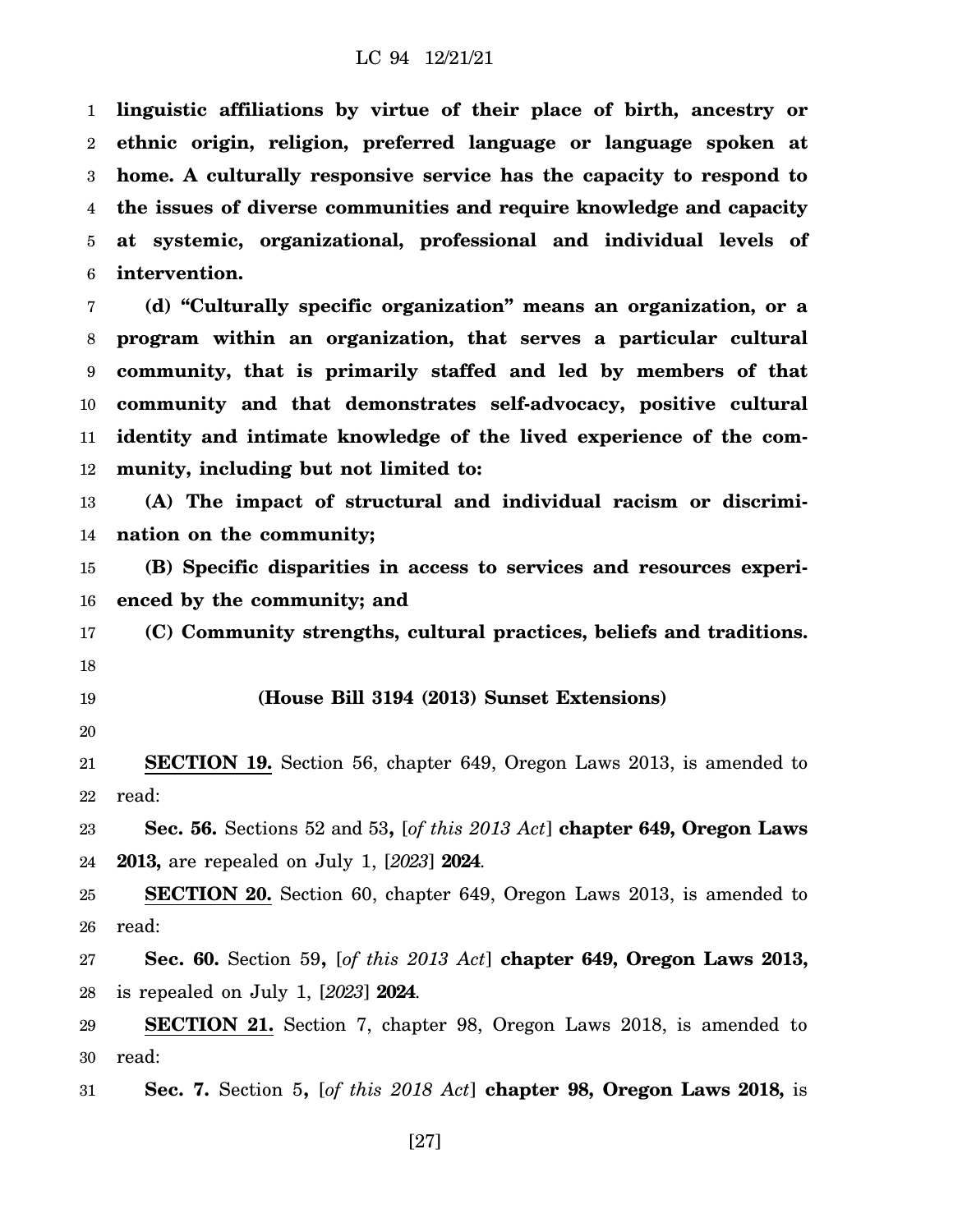1 repealed on July 1, [*2023*] **2024**.

2 3 **SECTION 22.** Section 8, chapter 649, Oregon Laws 2013, is amended to read:

4 5 6 **Sec. 8.** (1) The amendments to ORS 137.717 by section 7**,** [*of this 2013 Act*] **chapter 649, Oregon Laws 2013,** become operative on July 1, [*2023*] **2024**.

7 8 9 (2) The amendments to ORS 137.717 by section 7**,** [*of this 2013 Act*] **chapter 649, Oregon Laws 2013,** apply to crimes committed on or after July 1, [*2023*] **2024**.

10 11 **SECTION 23.** Section 12, chapter 649, Oregon Laws 2013, is amended to read:

12 13 **Sec. 12.** (1) [*Section 11 of this 2013 Act*] **ORS 475.934** becomes operative on July 1, [*2023*] **2024**.

14 15 (2) [*Section 11 of this 2013 Act*] **ORS 475.934** applies to crimes committed on or after July 1, [*2023*] **2024**.

16 17 **SECTION 24.** Section 33, chapter 649, Oregon Laws 2013, is amended to read:

18 19 **Sec. 33.** Section 29**,** [*of this 2013 Act*] **chapter 649, Oregon Laws 2013,** is repealed on July 1, [*2023*] **2024**.

20 21 **SECTION 25.** Section 38, chapter 649, Oregon Laws 2013, is amended to read:

22 23 24 **Sec. 38.** (1) The amendments to ORS 40.015, 144.096, 144.101 and 144.106 by sections 34 to 37**,** [*of this 2013 Act*] **chapter 649, Oregon Laws 2013,** become operative on July 1, [*2023*] **2024**.

25 26 27 28 29 30 (2) The repeal of section 29**,** [*of this 2013 Act*] **chapter 649, Oregon Laws 2013,** by section 33**,** [*of this 2013 Act*] **chapter 649, Oregon Laws 2013,** and the amendments to ORS 40.015, 144.096, 144.101 and 144.106 by sections 34 to 37**,** [*of this 2013 Act*] **chapter 649, Oregon Laws 2013,** do not affect the jurisdiction of a reentry court over a person sentenced under section 29**,** [*of this 2013 Act*] **chapter 649, Oregon Laws 2013**.

31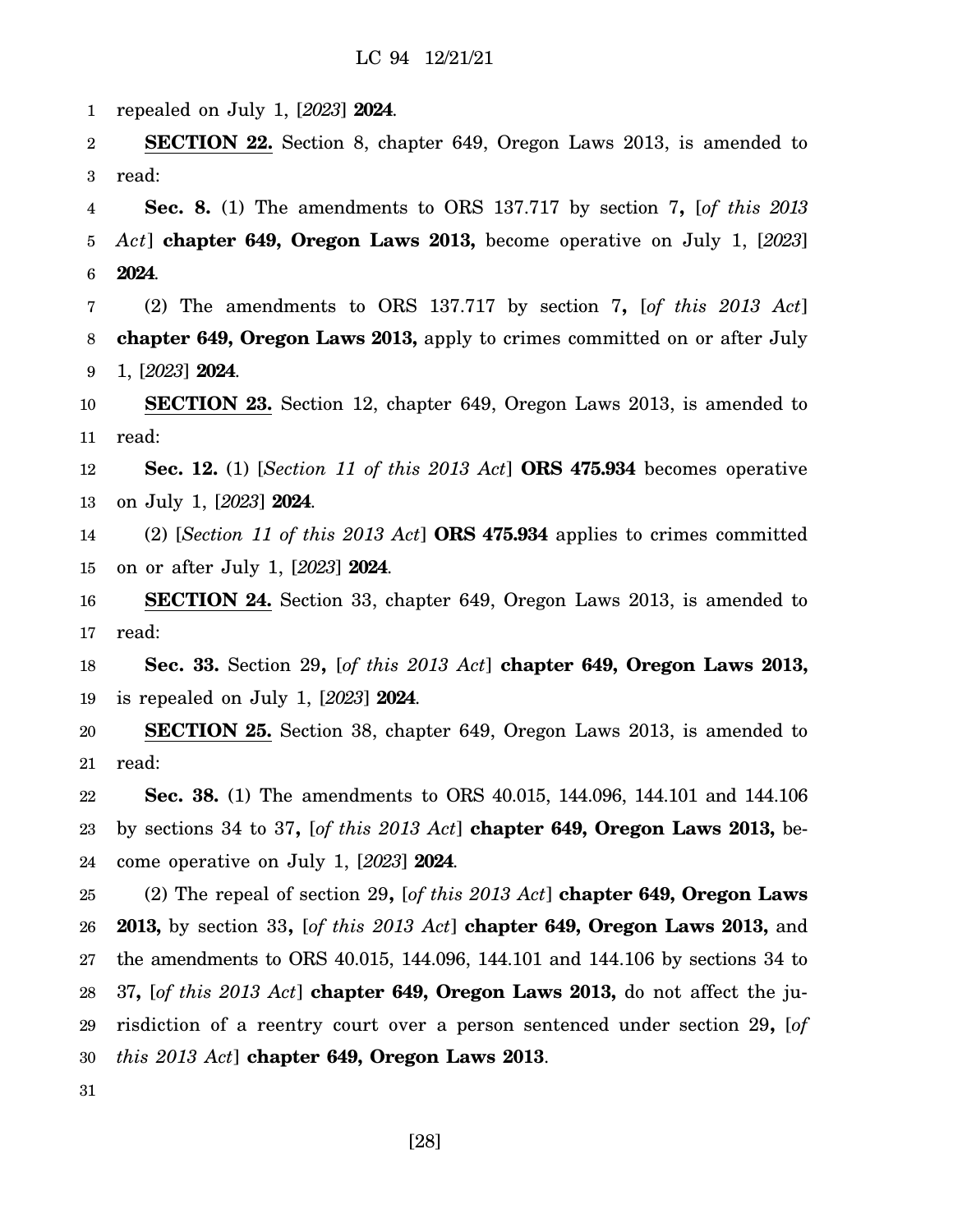1

2

**CRIMINAL JUSTICE DATA REPORTING**

3 4 5 6 **SECTION 26. (1)(a) The Oregon Criminal Justice Commission, in consultation with the Department of Corrections, shall collect data concerning the imposition of supervision conditions on persons on probation or post-prison supervision.**

7 8 9 10 **(b) The commission shall review the data described in paragraph (a) of this subsection and make the data, disaggregated by race, ethnicity, gender and county, available to the public in a clear and accessible format, either in a report or on the website of the commission.**

11 12 13 14 15 16 **(2)(a) The Oregon Criminal Justice Commission, in coordination with the Department of Corrections, shall collect data concerning the number of persons on supervision, persons revoked from supervision and sentenced to incarceration, and persons sanctioned for violating conditions of supervision and serving a sanction in a local correctional facility.**

17 18 19 20 **(b) The commission shall review the data described in paragraph (a) of this subsection and make the data, disaggregated by race, ethnicity, gender and county, available to the public in a clear and accessible format, either in a report or on the website of the commission.**

21 22 23 24 25 26 **(c) The Department of Corrections, community corrections agencies and local supervisory authorities shall, at intake of a person on supervision, collect and maintain information concerning the person's race, ethnicity and gender, according to standardized designations in census data, and shall at least annually provide the data to the commission.**

27 28 **SECTION 27. Section 26 of this 2022 Act is repealed on January 2, 2033.**

29 30 31 **SECTION 28. (1) No later than January 15, 2024, the Oregon Criminal Justice Commission shall report to the relevant committees of the Legislative Assembly, in the manner provided under ORS 192.245, the**

[29]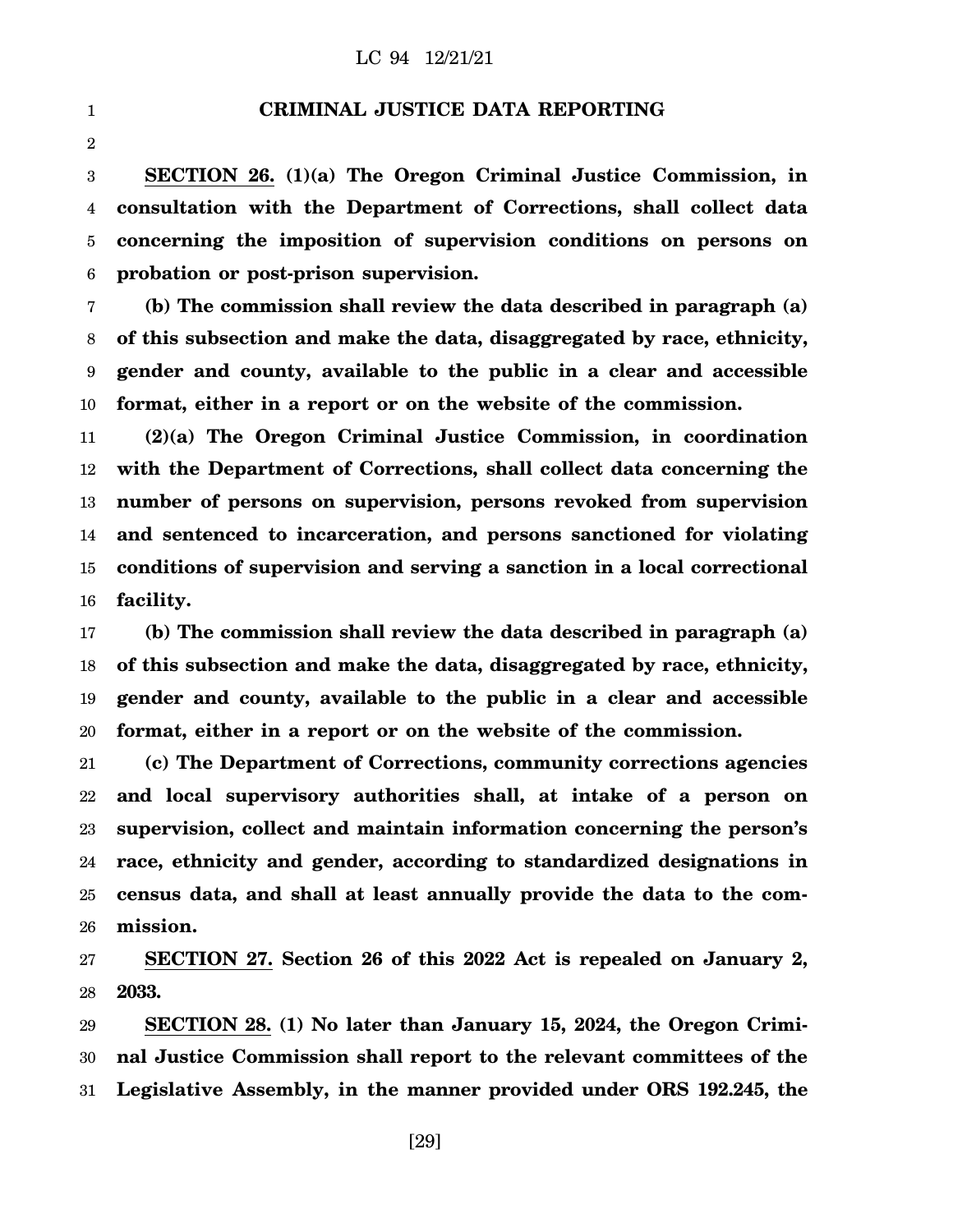1 **following information:**

2 3 4 **(a)(A) The amount and percentage of Justice Reinvestment Program funds provided to counties for community-based sanctions, services and programs;**

5 6 **(B) The specific sanctions, services and programs that received program funds, disaggregated by county; and**

7 8 9 **(C) The populations served by the sanctions, services and programs that received program funds, disaggregated by race, ethnicity, gender and county; and**

10 11 12 13 **(b) The amount and percentage of Justice Reinvestment Program funds provided to community-based nonprofit organizations that provide services to victims of crime, disaggregated by county, culturally specific organization and culturally responsive service provider.**

14 15 16 17 **(2) No later than January 15, 2024, the Oregon Criminal Justice Commission shall report to the relevant committees of the Legislative Assembly, in the manner provided under ORS 192.245, the following information:**

18 19 20 **(a) The amount of Justice Reinvestment Equity Program funds provided to culturally specific programs, disaggregated by county and population served; and**

21 22 23 **(b) The amount of Justice Reinvestment Equity Program funds provided to culturally responsive service providers, disaggregated by county and population served.**

24 25 26 **(3) As used in this section, "culturally responsive service" and "culturally specific organization" have the meanings given those terms in section 53, chapter 649, Oregon Laws 2013.**

**SECTION 29. Section 28 of this 2022 Act is repealed on July 1, 2024.**

**CAPTIONS**

27 28

29

30

31 **SECTION 30. The unit captions used in this 2022 Act are provided**

[30]